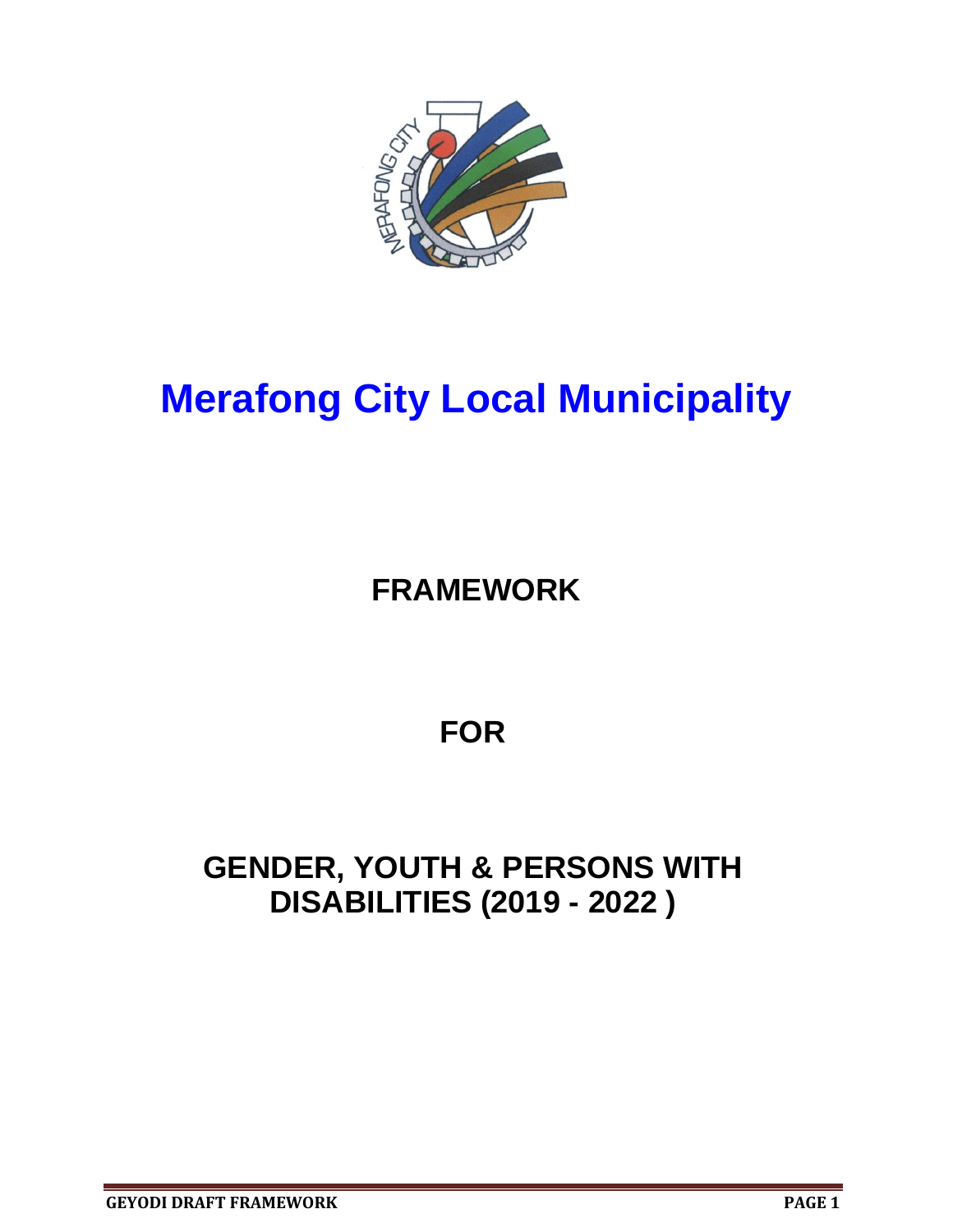## **Abbreviations & Acronyms**

| <b>CDW</b>    | <b>Community Development Workers</b>                      |
|---------------|-----------------------------------------------------------|
| <b>CWP</b>    | <b>Community Workers Programme</b>                        |
| <b>COGTA</b>  | Co-operative Governance and Traditional Affairs           |
| <b>DPLG</b>   | Department of Provincial Local Government                 |
| EE            | <b>Employment Equity</b>                                  |
| <b>EPWP</b>   | <b>Extended Public Work Programme</b>                     |
| <b>GEYODI</b> | Gender, Youth and People with Disabilities                |
| <b>IDP</b>    | <b>Integrated Development Planning</b>                    |
| <b>LGTAS</b>  | <b>Local Government Turnaround Strategy</b>               |
| <b>LED</b>    | <b>Local Economic Development</b>                         |
| <b>LGYDF</b>  | Local Government Youth Development Framework              |
| <b>LYO</b>    | <b>Local Youth Office</b>                                 |
| <b>MFMA</b>   | Municipal Finance Management Act                          |
| <b>MIG</b>    | Municipal Infrastructure Grant                            |
| <b>MSA</b>    | <b>Municipal Systems Act</b>                              |
| <b>SALGA</b>  | South African Local Government Association                |
| <b>SDBIPs</b> | Service Delivery Business Implementation Plans            |
| <b>SMART</b>  | Simple, Measurable, Achievable, Realisable and Time-bound |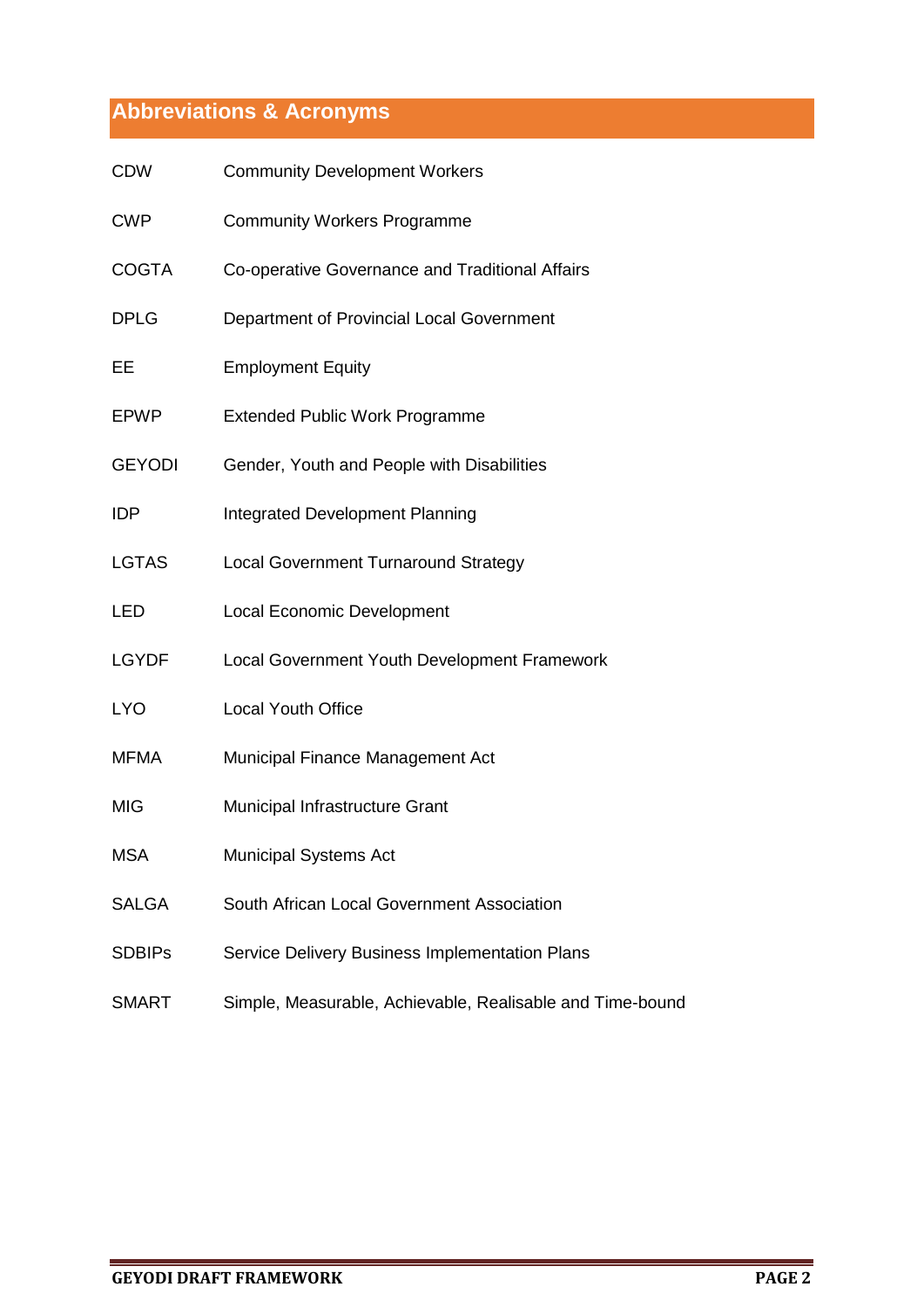- SONA State of the Nation Address
- NYC National Youth Commission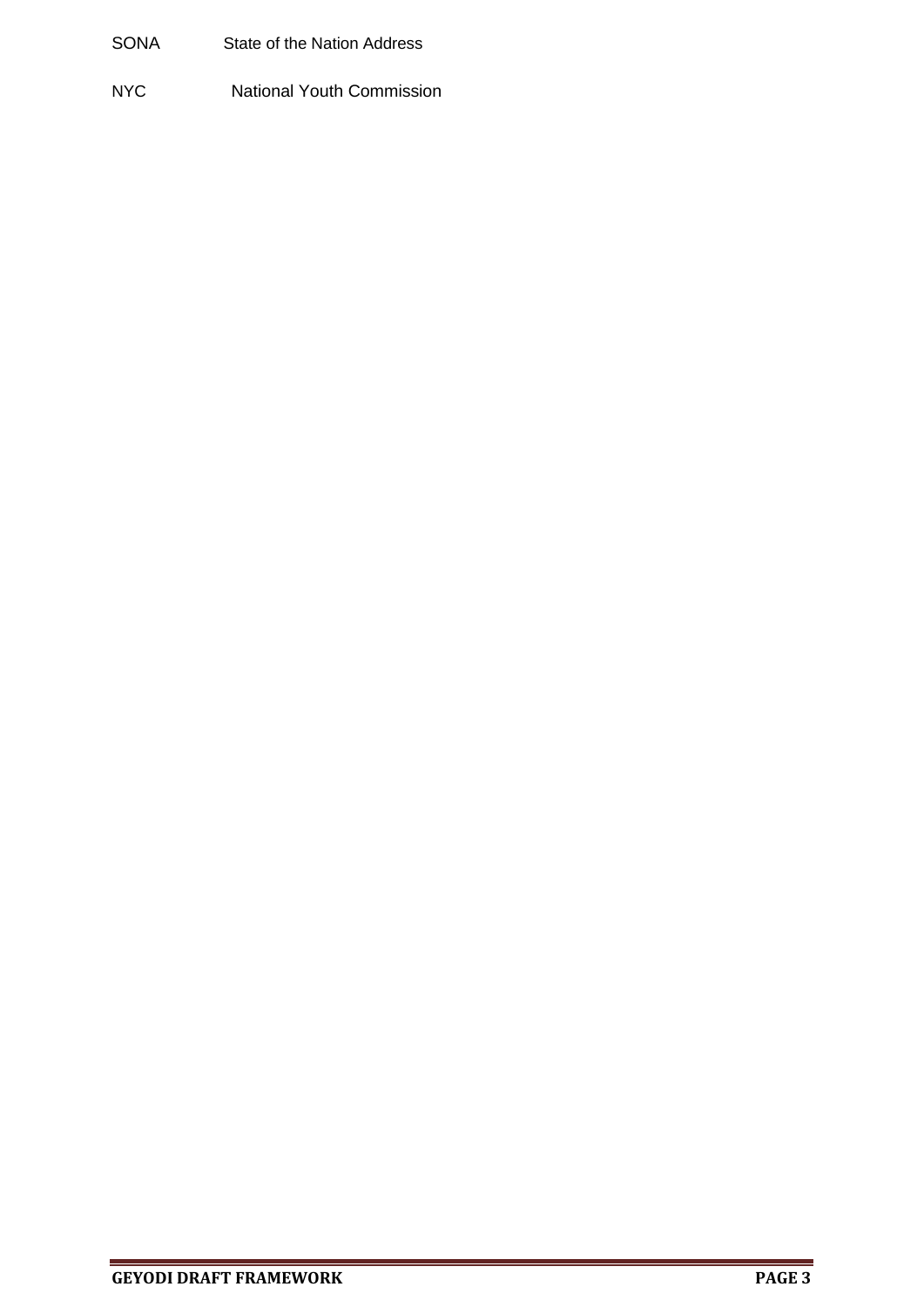National Youth Development Agency

#### **Definition of terms and concepts**

#### **Advocacy:**

Campaign to win support of others in order to get a change in policy, legislation or programme

#### **Affirmative Action:**

A commitment to create a state of equality by adopting and implementing deliberate measures that elevate the status of the disadvantaged group or individual.

#### **Capacity Building:**

A process of equipping people with skills necessary to do a particular task efficiently

#### **Community Development:**

Helping communities develop sustainable solutions. Help people define their problems and identify solutions or ways to address them

#### **Community Mobilization:**

Bringing people together to identify, plan, and implement programmes and activities that meet their basic collective needs

#### **Empowerment:**

A process of enhancing people's capacity to participate in their own development

#### **Gender:**

Is an analytical concept that focuses on socially constructed roles, rights, power, needs, and responsibilities of women in relation to those for men

#### **Gender and Community Development:**

The concept of gender and community development entails mainstreaming gender in community development activities and programmes geared towards empowering both women and men and applying affirmative action where it is required. It should be noted that in community development, different categories of people in society are considered. These include; women, youth, people with disabilities, children, elderly women and men

**Gender Blind:** Refers to policies and programmes which do not distinguish targets, participants or beneficiaries

#### **Gender disaggregated data:**

Presentation of statistics or data by male/female classification

#### **Gender Equity:**

Refers to creating fair opportunity and access to productive resources and social services for both men and women

#### **Gender Equality:**

Absence of discrimination between men and women in terms of resource allocation, power,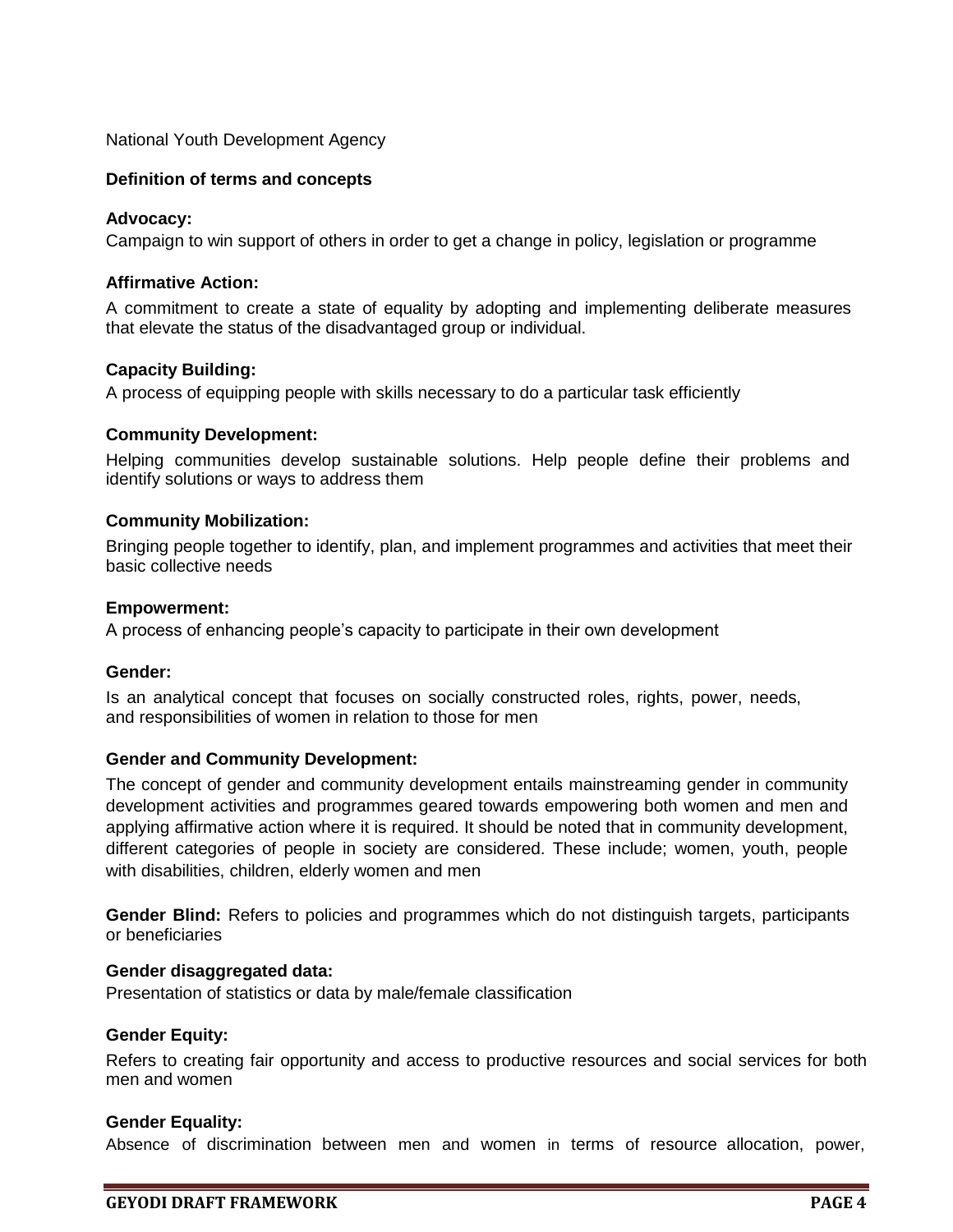opportunity, benefits or access to service, it means giving an equal visibility, empowerment and participation to both men and women in all spheres of public and private life.

#### **Gender Issues:**

Refers to concerns that arise when there is a felt sense of injustice arising as a result of gender roles and responsibilities.

#### **Gender Mainstreaming:**

A strategy for making the concerns and experiences of both women and men an integral part of the design, implementation monitoring and evaluation of policies, programmes and projects. It involves the re-organization, improvement, development and evaluation of policy processes so that a gender equality perspective is incorporated at all levels and at all stages of policy making.

#### **Gender Planning:**

Consists of developing and implementing specific measures and organizational arrangements for the promotion of gender equality, identifying how to incorporate gender concerns into activities and ensuring that adequate resources are earmarked.

#### **Gender Stereotyping:**

Held beliefs, practices and attitudes that males and females by virtue of their sex possess distinct traits and characteristics.

#### **Gender Violence:**

This refers to any act , omission or conduct by means of which physical, Sexual or mental suffering is inflicted directly or indirectly through threat, coercion, or any other means on any person with the purpose of intimidating, punishing, humiliating, maintaining sex stereotyped roles, undermining the security of a person self-respect or diminishing physical or mental capacities.

#### **Poverty:**

A multi-faceted phenomenon that includes inadequate income, deprivation of basic needs and rights, lack of access to productive assets, social infrastructure and markets.

#### **Poverty Alleviation:**

A process of ensuring that all people have sufficient productive resources and income in order to have sustainable livelihoods, access to and control over basic needs which include food, clothing, shelter and social services such as health, education, water and sanitation

#### **Social Development:**

Is concerned with empowerment of all people, men and women, young and old, with particular attention to those that are marginalized or excluded in order to help them develop their capacities and take up opportunities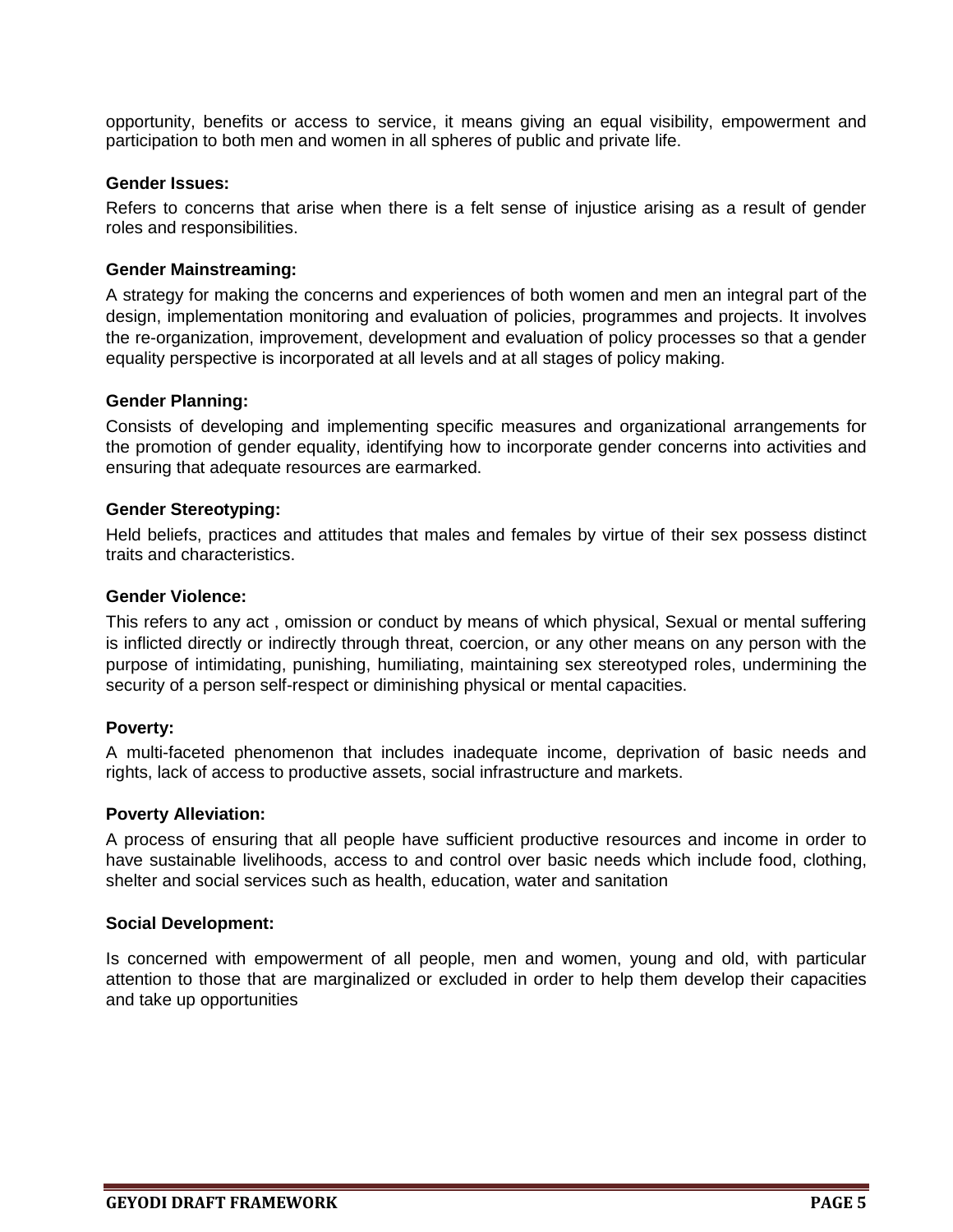#### **Social Transformation:**

Is defined as empowering communities to harness their potentials through skills development, cultural growth, labour productivity, and protection of their rights and freedoms particularly for the poor and vulnerable groups for sustainable and gender responsive development.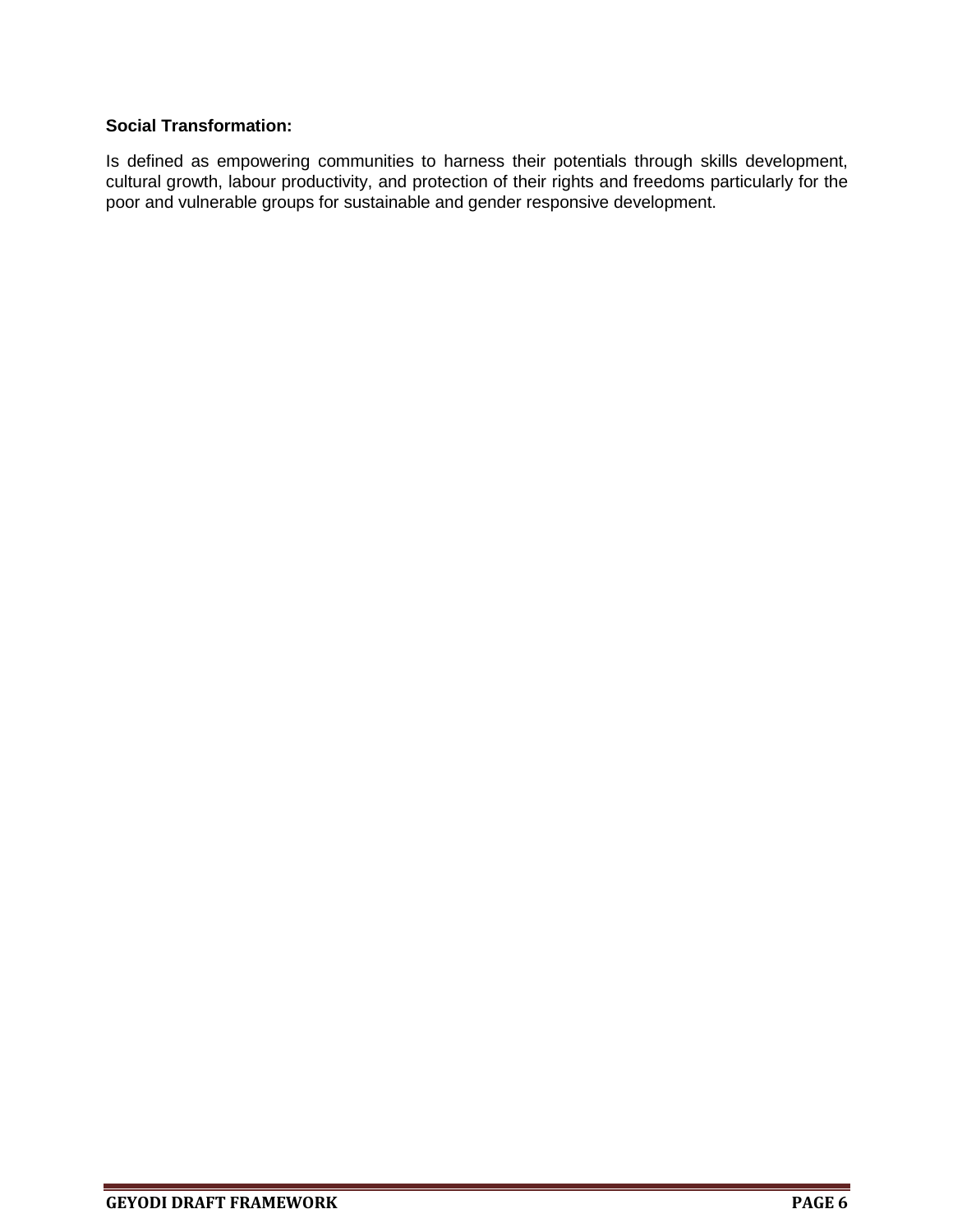## **FOREWORD**

One of the major guiding principles in achieving the objectives of GYODI is people –centred development as provided for in the National Policy Framework. This principle implies the values of justice, sustainability, participation and inclusiveness which will be achieved through, among others, gender equality, youth empowerment, protection and promotion of the vulnerable groups, and participation of the citizenry in their own development.

The formulation of the Framework Plan on Gender, Youth, Children, and Persons with Disabilities, is a major contribution to the implementation of the people-centred principle in order to improve the lives of Merafong citizens.

The Framework is in line with the National Policy Frameworks for GYODI. Empowerment and Gender and has taken into consideration the various legal instruments and commitments made at international and regional levels such as The Strategic Framework on Gender and Women's Economic Empowerment, the Convention on the Elimination of All Forms of Discrimination Against Women (CEDAW) adopted in 1979 by the UN General Assembly, the Beijing Platform for Action adopted in 1995, the UN Convention on the Rights of the Child adopted in 1989, the Local Government Youth Development Framework (LGYDF) that became effective in 2009 and expired in 2014, the African Youth Charter adopted in 2006 and the UN Convention on the Rights of Persons with Disabilities adopted the same year. Further the conceptualization of the Framework is based on the Integrated Development Planning that recognizes the significance of social development and human well-being for all and is in line with the Millennium Development Goals that promote human development as the key to sustaining social and economic development.

Lastly, I would like to confirm Merafong' s commitment now than ever in collaborating with key stakeholders in its activities and programmes in order to improve the wellbeing of Merafong's citizens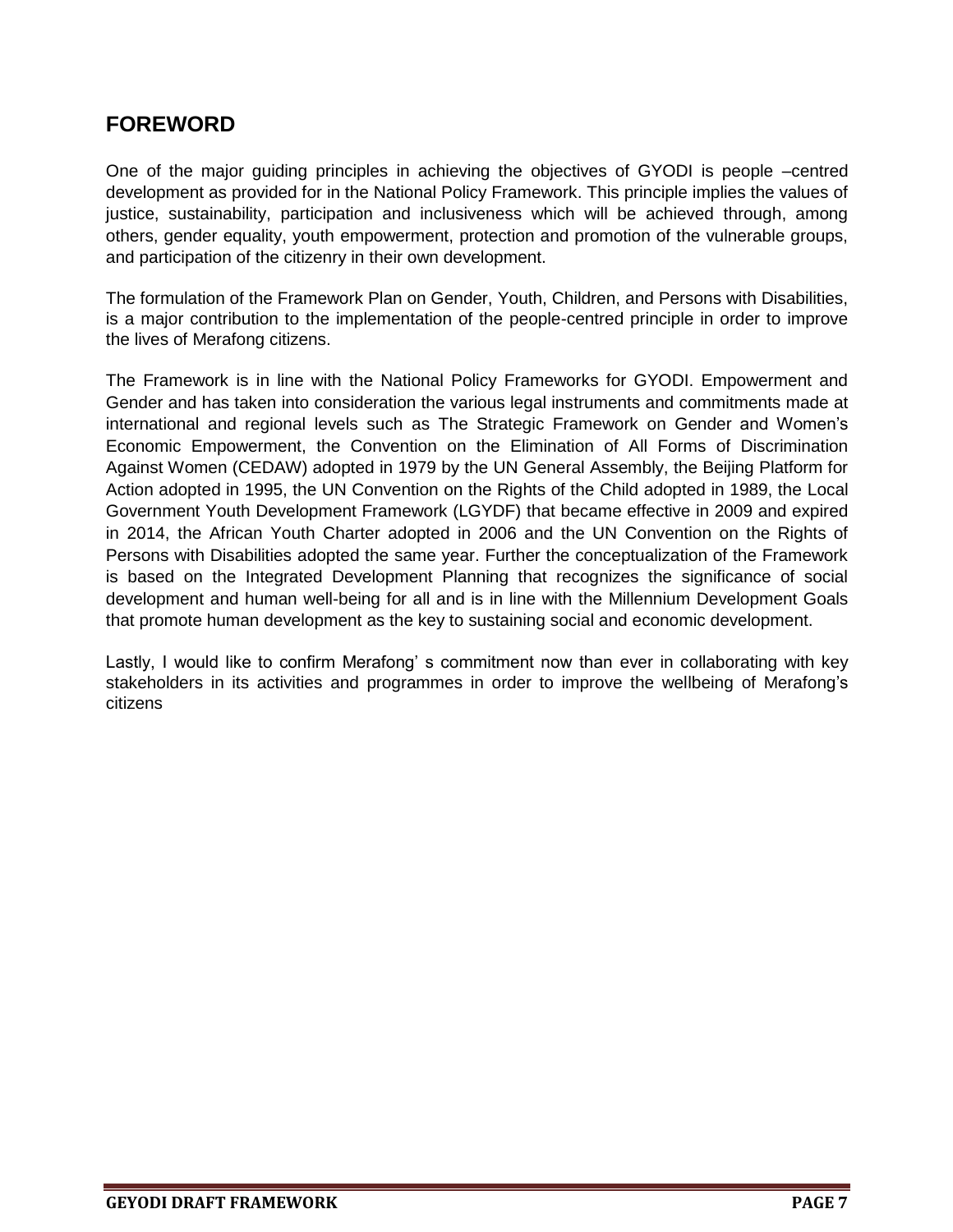## **EXECUTIVE SUMMARY**

The Municipality has demonstrated deliberate commitment to develop policies and programs that facilitate the participation across a range of citizens in the advancement of the Merafong integration agenda. Gender mainstreaming and respect for women's rights as one of the fundamental principles that will govern the Local integration process. The process also emphasizes the role of women in socio-economic development and in business as a core issue to the effective cooperation and development of the Partner States.

The Framework clearly spells out that the Municipality shall closely cooperate in the field of social welfare with respect to among others, the development and adoption of a common approach towards the disadvantaged and marginalized groups, including children, the youth, the elderly and persons with disabilities through rehabilitation and provision of among others, foster social housing, health care, education and training. In addition, the framework also makes reference to collaboration by the relevant stakeholders in putting in place education and training programmes for people with special needs and other disadvantaged groups.

The Framework on Gender, Youth & Disability therefore complies with the National Development Plan. The strategic plan spells out key interventions in three distinct components namely gender, youth and persons with disabilities.

Under the gender thematic area, the Framework envisages to promote gender equality, equity and women and girls' empowerment as normative in the community by mainstreaming gender into all strategic interventions and sectors of the community, promoting women in socio-economic development and women in business and promoting the participation of the citizenry in the processes of the region. This will entail provision of an enabling policy and legislative framework for gender equality and equity, conducting relevant assessments on the status of gender equality in the Municipality and undertaking initiatives to promote economic security for women.

Under the component on youth, this framework intends to promote the socio economic and political development of the youth within the Merafong region. It targets the harmonisation of the Local Government Youth Development Framework (LGYDF) that became effective in 2009 and expired in 2014. Regional youth policy and legal frameworks, promotion of strategies for youth employment creation and mainstreaming youth issues regarding Tshepo 1 000 000 in the planning and budget processes of the West Rand Corridor alignment in key priority sectors of the West Rand which pursues mining, tourism, agriculture and agro-processing. The Framework provides for measures to facilitate capacity building of youths in vocational skills, ICT, ecommerce and other special tailored programmes.

The framework equally seeks to address a full range of issues and challenges affecting the persons living with disabilities. This Charter, founded on the principles enshrined in the 1955 Freedom Charter, informed, and continues to inform, the promotion and protection of the rights of persons with disabilities in South Africa. Across the world, as in Merafong, people with disabilities have poorer health outcomes, lower education achievements, less economic participation and higher rates of poverty than people without disabilities. This is partly because people with disabilities experience barriers in accessing services that many of us have long taken for granted, including health, education, employment, and transport as well as information. These difficulties are exacerbated in less advantaged communities. Therefore, this draft is in place to promote the inclusion of diversity of the people in the region in development and seeks to eliminate disparities in service provision and ensure services are available to all citizens with disabilities.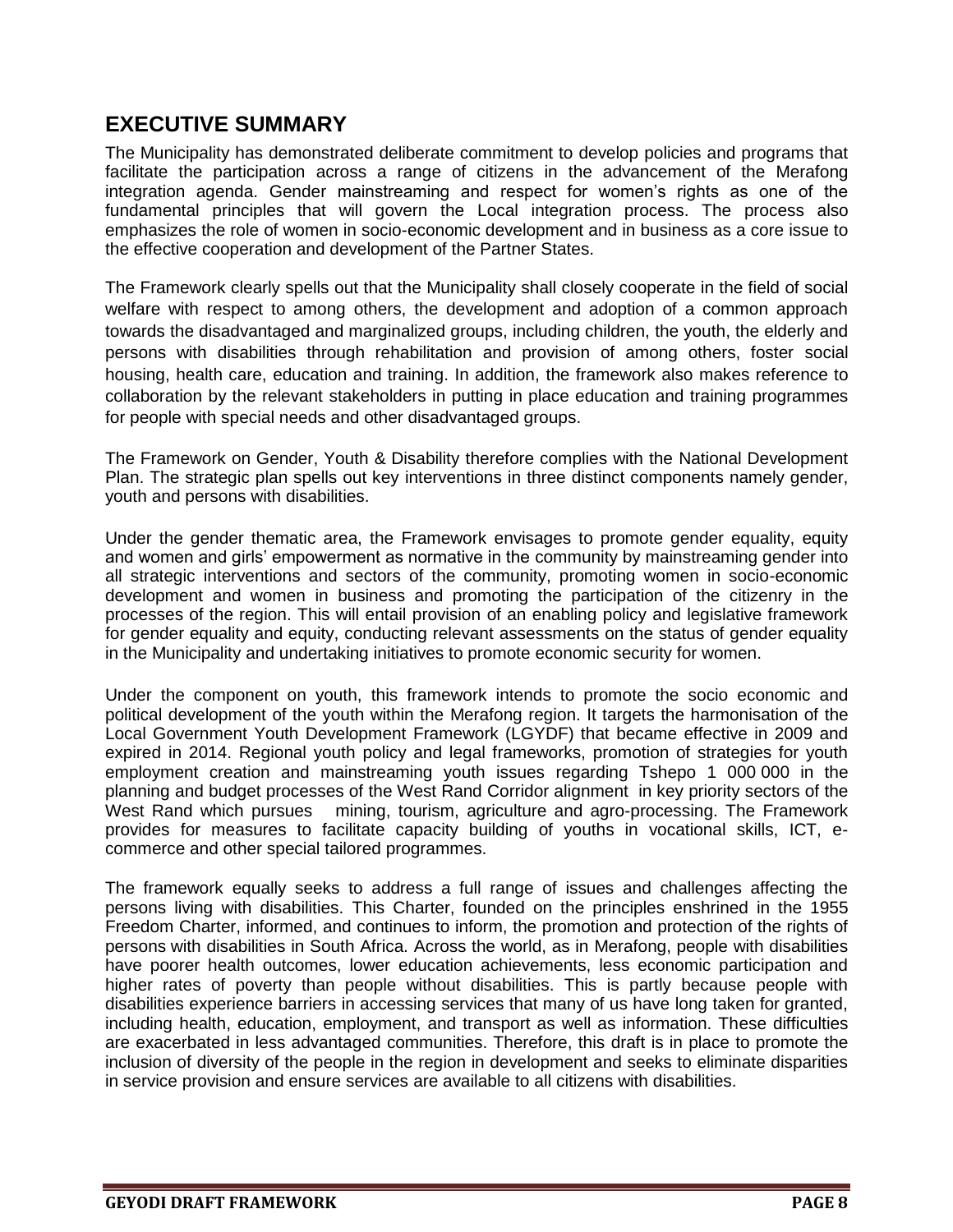## **2.0 SITUATIONAL ANALYSIS**

#### *2.1 Overview*

A number of instruments, declarations and protocols have been developed in the Community to address the issue of gender, youth, children, social protection and community development. While there has been notable progress on some of global, regional and national commitments in country, many others have lagged behind, given inadequate opportunities for economic and social mobility, ineffective and unaccountable institutions, and widespread social tensions and conflict.

In greater part of the region there is relatively low expenditure and investment in the above mentioned issues. There is also little inter-sectoral coordination and cooperation among the various social sector institutions and between them and the economic ministries. The challenge therefore is to implement the plans and strategies so that the region can move forward in the quest of attainment of Millennium Development Goals (MDGs).

## **2.2. GENDER**

The Strategic Framework on Gender and Women's Economic Empowerment is guided by the following vision, mission and objectives. It is also informed by a number of guiding principles from broader-based government initiatives, and by international standards with respect to women's empowerment including: the Constitution of the Republic of South Africa's National Policy Framework for Women's Empowerment and Gender Equality, Southern African Development (SADC) Declaration on Gender and Development, the Convention for the Elimination of All Forms of Discrimination Against Women (CEDAW), and the Beijing Platform for Action.

#### **THE VISION, MISSION ANDOBJECTIVES OF THE FRAMEWORK**

#### **2.2.1** *Vision*

A society in which there is social and economic justice for all, where women and men are able to achieve their full human potential, and in which women have equal access to, and control over economic resources.

#### **2.2.2** *Mission*

To ensure that gender equity is systematically taken into account in all Municipal values, policies, programmes, its working environment, work practices, monitoring and evaluation systems and to establish the requisite structures, process and timeframes for achieving this.

#### **2.2.3** *Objectives*

- 1. To challenge the direct and indirect barriers in Enterprise, Industry and Trade which prevent women from having equal access to and control over economic resources.
- 2. To facilitate women's equal access to economic and productive resources by strengthening their capacity and networks as well as their ability to benefit from council's policies and programmes.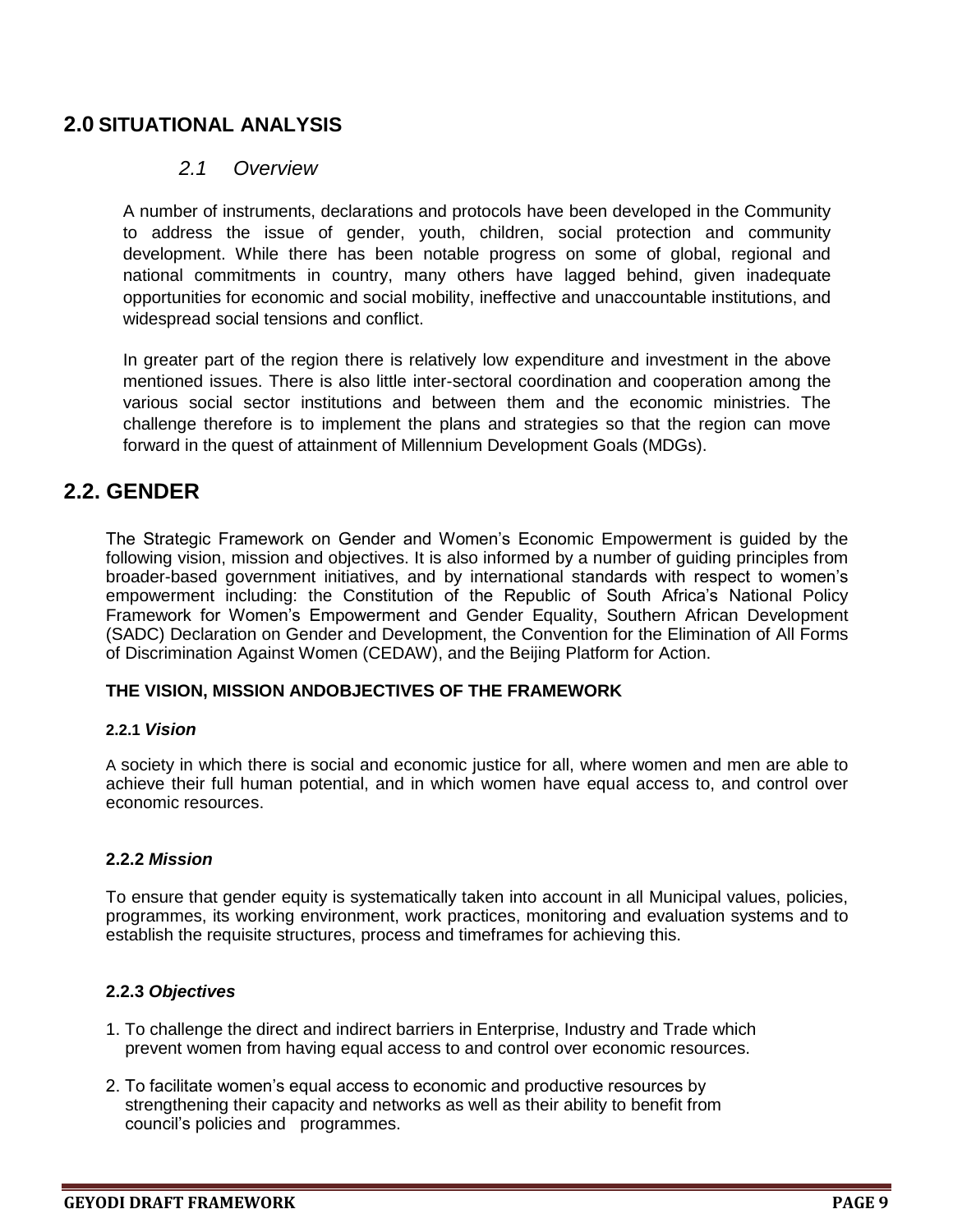- 3. To increase women's easy access to finance by assessing existing programmes that provide access to finance for women and suggesting improvements to address existing gaps in a sustainable manner.
- 4. To work towards gender parity in all enterprise, industry and trade and structures Including boards, councils and missions.
- 5. To ensure that the life experience and views of South African women contribute equally to the reform of trade, investment and enterprise development.
- 6. To conduct research, and put in place indicators and monitoring systems to measure the gendered impact of policies and programmes.
- 7. To ensure that the budget benefits women and men equitably and that specific resources are allocated for helping to overcome the particular disadvantages faced by women.

The Merafong region as a whole remains abounding with patterns of inequality not only between the Partner Regions but also between women and men, boys and girls in the same Partner Regions. The framework highlighted areas for critical interventions and actions. A few are selected for emphasis in this framework.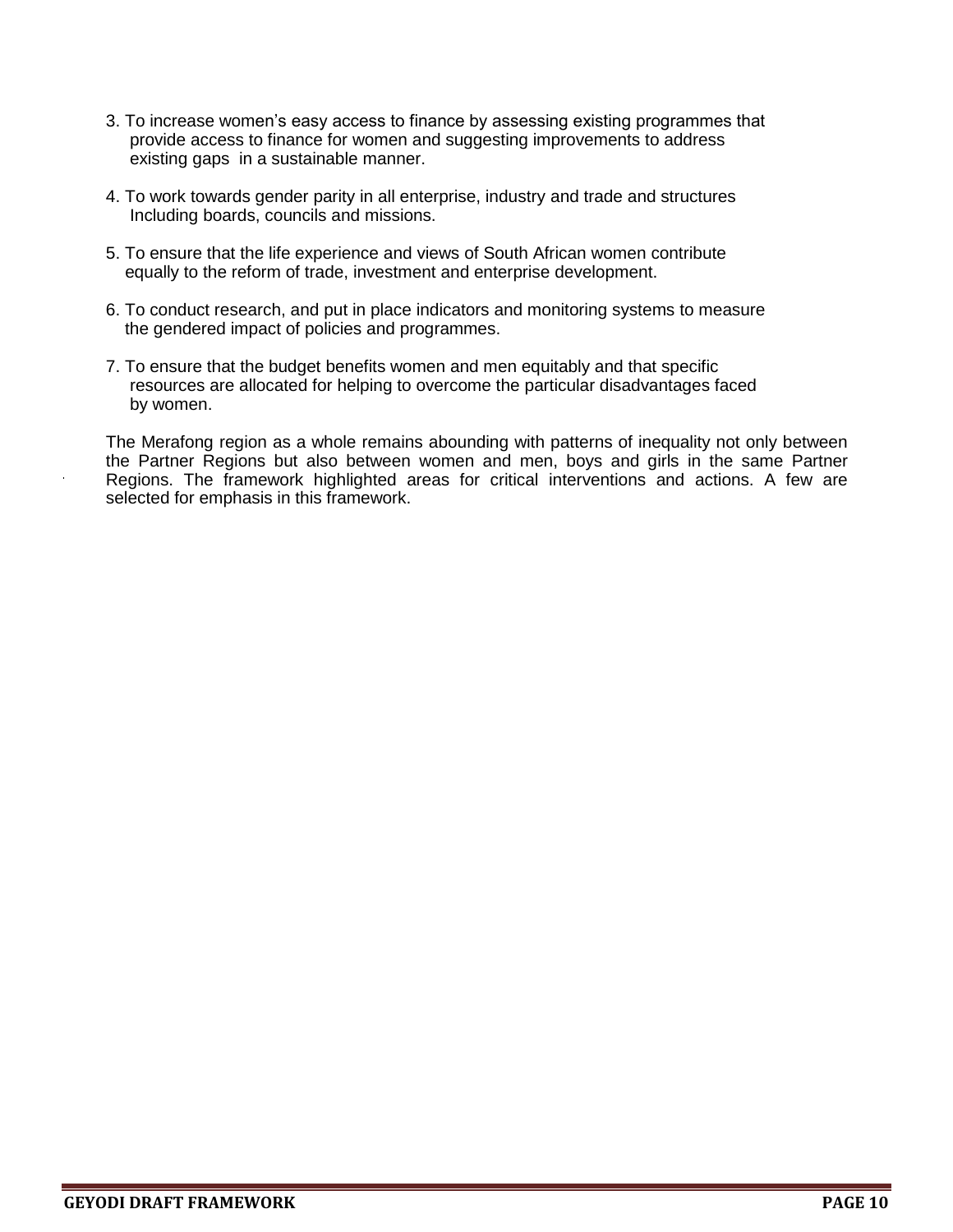#### *Recommendations for action:*

- a) To develop a regional Gender policy;
- b) Mobilise development partners to support government efforts to respond to gender issues;
- c) Develop a comprehensive monitoring and evaluation system with gender specific indicators, both qualitative and quantitative, and an inbuilt review system;
- d) Conduct periodic gender impact assessment studies and gender audit;
- e) Develop monitoring and evaluation tools for gender mainstreaming;
- f) Co-ordination of the Gender Responsive Budgeting process with clear guidelines to ensure that sufficient resources are allocated in a gender responsive manner;
- a) Facilitate increased budgetary allocation to local Machinery in partner regions and strengthen local capacities in gender Mainstreaming;
- b) To facilitate collection and utilization of sex/gender desegregated data in partner States;
- c) To provide enabling mechanisms to address gender based violence in all situations;
- d) Promote innovation on the development of technologies that will help to reduce women's workload, and
- e) Design and implement interventions that protect and empower the girl child.

### **2.3 PERSONS WITH DISABILITIES**

Generally, PWDs are vulnerable by virtue of their impairment and negative societal attitudes arising from fear, ignorance, superstitions, neglect and lack of awareness. As a result, PWDs have inadequate access to services, information, resources as well as limited participation in the socio-economic development process. Consequently, the majority depend on their families and communities for survival. Nevertheless, PWDs are often of low priority in society. They receive less education, skills training and medical attention, which reduces their employment opportunity and may even result in secondary disabilities and sometimes early death. Consequently, this discrimination and neglect erodes PWDs self- esteem and confidence to the extent that, they cannot voice their needs.

 It is recognised that Women and girls with disabilities are often at greater risk, both within and outside home, of violence, injury or abuse, neglect or negligent treatment, maltreatment and exploitation. Further children with disabilities should have the enjoyment of human rights and fundamental freedoms on equal basis with other children, and recalling obligations to that end undertaken by States to the Convention on the Rights of the Child. Disability is a development issue, because of its bidirectional link to poverty: disability may increase the risk of poverty, and poverty may increase the risk of disability.. A growing body of empirical evidence from across the world indicates that people with disabilities and their families are more likely to experience economic and social disadvantage than those without disability. The onset of disability may lead to the worsening of social and economic well-being and poverty through a multitude of channels including the adverse impact on education, employment, earnings, and increased expenditures related to disability.

Children with disabilities are less likely to attend school, thus experiencing limited opportunities for human capital formation and facing reduced employment opportunities and decreased productivity in adulthood. Persons with disabilities are more likely to be unemployed and generally earn less even when employed. Both employment and income outcomes appear to worsen with the severity of the disability. It is harder for people with disabilities to benefit from development and escape from poverty due to discrimination in employment, limited access to transport, and lack of access to resources to promote self-employment and livelihood activities.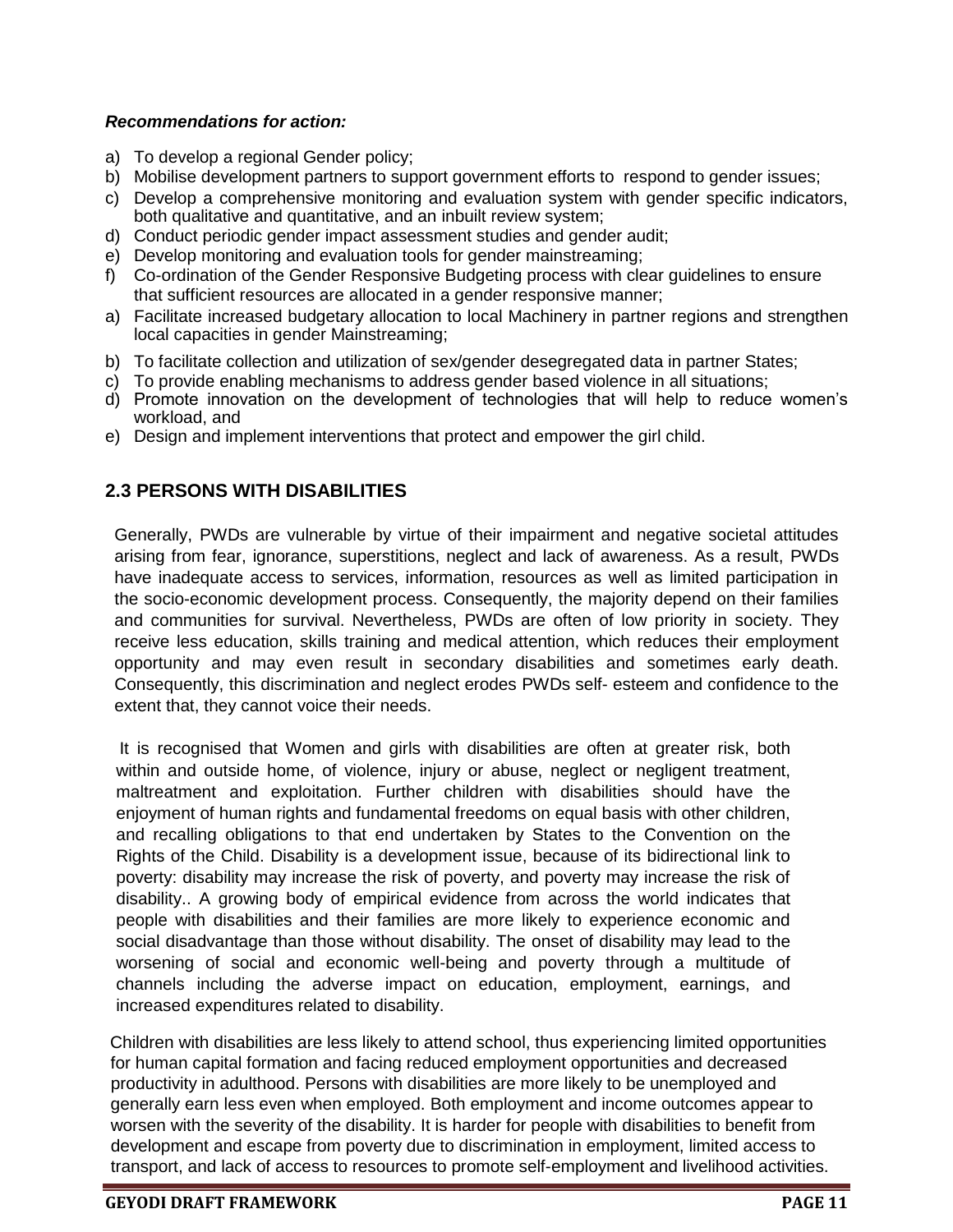Persons with disabilities may have extra costs resulting from disability – such as costs associated with medical care or assistive devices, or the need for personal support and assistance – and thus often require more resources to achieve the same outcomes as non-disabled people. Because of higher costs, people with disabilities and their households are likely to be poorer than nondisabled people with similar incomes. Households with a disabled member are more likely to experience material hardship including food insecurity, poor housing, lack of access to safe water and sanitation, and inadequate access to health care.

Poverty may increase the risk of disability. Poverty may lead to the onset of a health conditions associated with disability including through: low birth weight, malnutrition, lack of clean water or adequate sanitation, unsafe work and living conditions, and injuries. Poverty may increase the likelihood that a person with an existing health condition becomes disabled, for example, by an inaccessible environment or lack of access to appropriate health and rehabilitation services. Therefore, this Strategic Plan is in place to promote the inclusion of diversity of the people in the region in development and seeks to eliminate disparities in service provision and ensure services are available to all citizens with disabilities.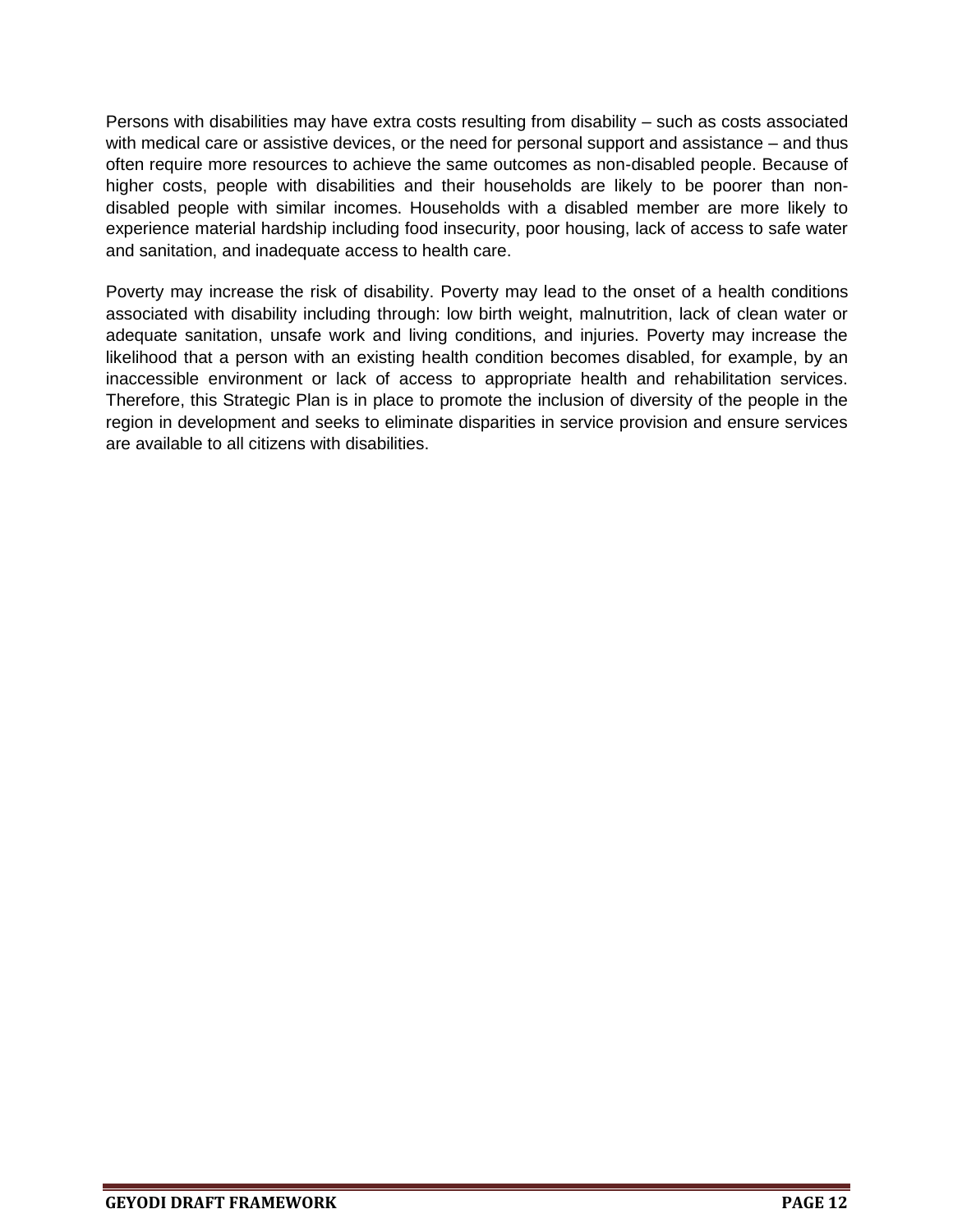#### *Recommendations for action*

- a) Provide opportunities for strengthening capacities of PWD's and their caregivers to harness their maximum potential
- b) Provide a framework for legislation, coordination and programming for PWD's
- c) Evaluate the implementation of the local Plan of Action for the Disabled Persons
- d) Ensure ratification and implementation by all Stakeholders in line with the UN Convention on the Rights of Persons with Disabilities;
- e) Ensure data collection and estimates of disability prevalence in the EAC region;
- f) Integrate disability issues in all Local sectors and programmes at all levels;
- g) Put in place mechanisms to ensure that people with disabilities have access to information and reproductive and sexual health, including HIV and STI;

## **2.4 YOUTH**

Around the world the terms "youth", "adolescent", "teenager", and "young person" are interchanged, often meaning the same thing, occasionally differentiated. Youth generally refers to a time of life that is neither childhood nor adulthood, but rather, somewhere in-between. The age in which a person is considered a "youth," and thus eligible for special treatment under the law and throughout society varies around the world. According to the United Nations General Assembly the youth comprises those persons falling between the ages of 15 and 24 years inclusive while according to World Bank the term "youth" in general refers to those who are between the ages of 15 to 25." –however in the African Union Commission and African States have agreed to consider as Youth any person within the age range of 15-35 years and it is this definition that the EAC Partner States adopt in the Framework.

In the EAC region, the youth are faced with social development challenges; lack of continuing opportunities for education and skills development, lack of access to affordable health, notably reproductive health, including teenage/adolescent motherhood and fatherhood. Youth also face HIV and AIDS, drug and alcohol abuse and gender based violence. Youth unemployment and underemployment, lack of adequate skills for employment, lack of access to finance and entrepreneurial opportunities and in a few cases are the major social development challenges facing the youth in the Merafong region.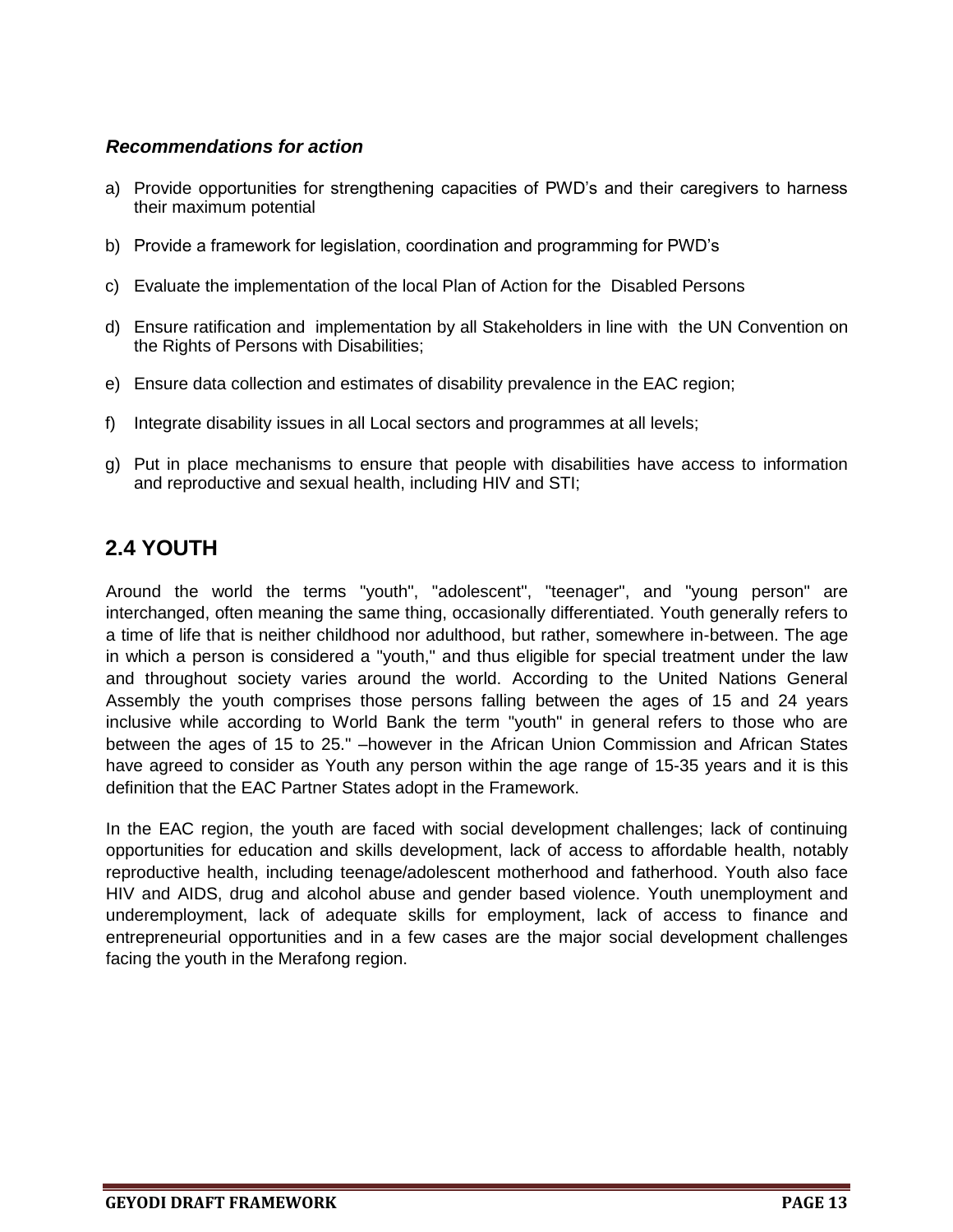Recommendations for action

- a) Develop a comprehensive, coherent and harmonized regional youth policy that also provides a binding framework for effective implementation, monitoring and evaluation of youth programmes and projects;
- b) Ratify and implementation of the Local Youth Offices in order to complement the activities of the Youth Desk;
- c) Resuscitate youth resource centres as a regional mechanism that will promote and sustain youth culture, values, morals and ethics;
- d) To address youth unemployment and ensure that all categories of youth have equal access to opportunities;
- e) Identify regional and international markets for youth products;
- f) Institute a local youth policy and programmes to promote and protect the physical, mental and spiritual health of young people, with a particular focus on skills development and entrepreneurship development; and
- g) Increase investment in youth development and empowerment including through the provision of sufficient and sustainable resources for technical and professional skills development and youth employment.

#### **4.0 STRATEGIC PLAN**

#### *4.1 Vision, Mission and Priorities*

#### *4.1.1 Vision*

The vision for this strategic Plan is "a region where economic prosperity, equality and social justice prevail".

#### *4.1.2 Mission Statement*

- a) To enhance community empowerment through people centred and gender responsive development that creates opportunities to harness potentials necessary for equitable and Sustainable Development.
- b) To improve the quality of life of women, men, boys and girls, youth and persons with disabilities through community and economic empowerment, gender mainstreaming and social protection.

#### *4.1.3 Goal*

To promote people centred development through mainstreaming Gender, Youth, Children, Persons with Disabilities structures, organs, programmes and projects of the Municipality.

#### *4.1.4 Specific Objectives*

a) To promote gender equality, equity and women & girls empowerment as normative in the Municipality and its stakeholders.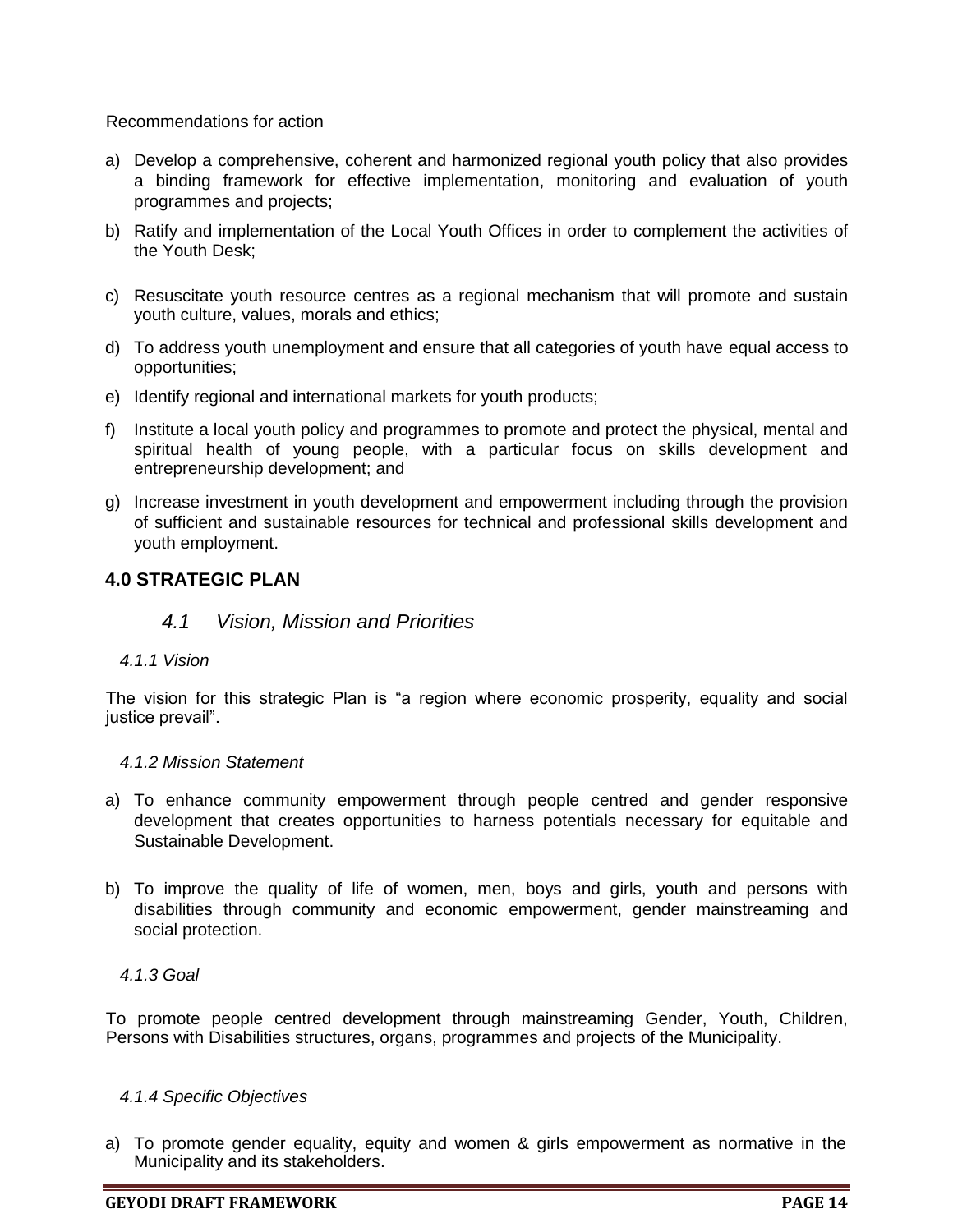- b) To promote the economic and social development of Youth within the Merafong Community to self-sufficiency;
- c) To promote the protection of children, respect of their rights and foster their development and wellbeing;
- d) To improve the conditions of the vulnerable members of society through the effective introduction and implementation of social protection programmes within the region;
- e) To improve the infrastructure of communities in the City as a pre-requisite to increasing access to social services and improving the quality of life and living conditions of the population;
- f) To improve the livelihoods of persons with disabilities.

## **4.2 PRIORITY AREAS**

The implementation of the strategic plan shall be guided by priority considerations. For the next 5 years period, 5 key areas have been identified as cross cutting issues and these are:-

- a) Institutional and legal Framework;
- b) Empowerment of individuals, households and communities, including Persons with Disabilities and Older Persons;
- c) Mainstreaming Gender, Youth, Children, Persons with Disabilities, Social Protection and Community Development in macro-economic and sector policies and programmes;
- d) Promoting the participation of the Community, the Civil Society Organizations and the Private sector); and
- e) Research and Documentation
	- *4.2.1 Institutional and Legal frameworks*

There is a need to harmonize and put in place legal and policy frameworks that shall govern the community as a unit. Government stakeholders shall equally develop standardized monitoring and evaluation mechanisms to facilitate tracking of progress.

#### *4.2.2 Empowerment of individuals, households and communities*

The five year strategic plan will place emphasis on tangible improvement of the living conditions of individuals' households and communities. This will be done by developing, programmes, projects and partnerships aimed at reducing poverty within the Community in a sustainable way.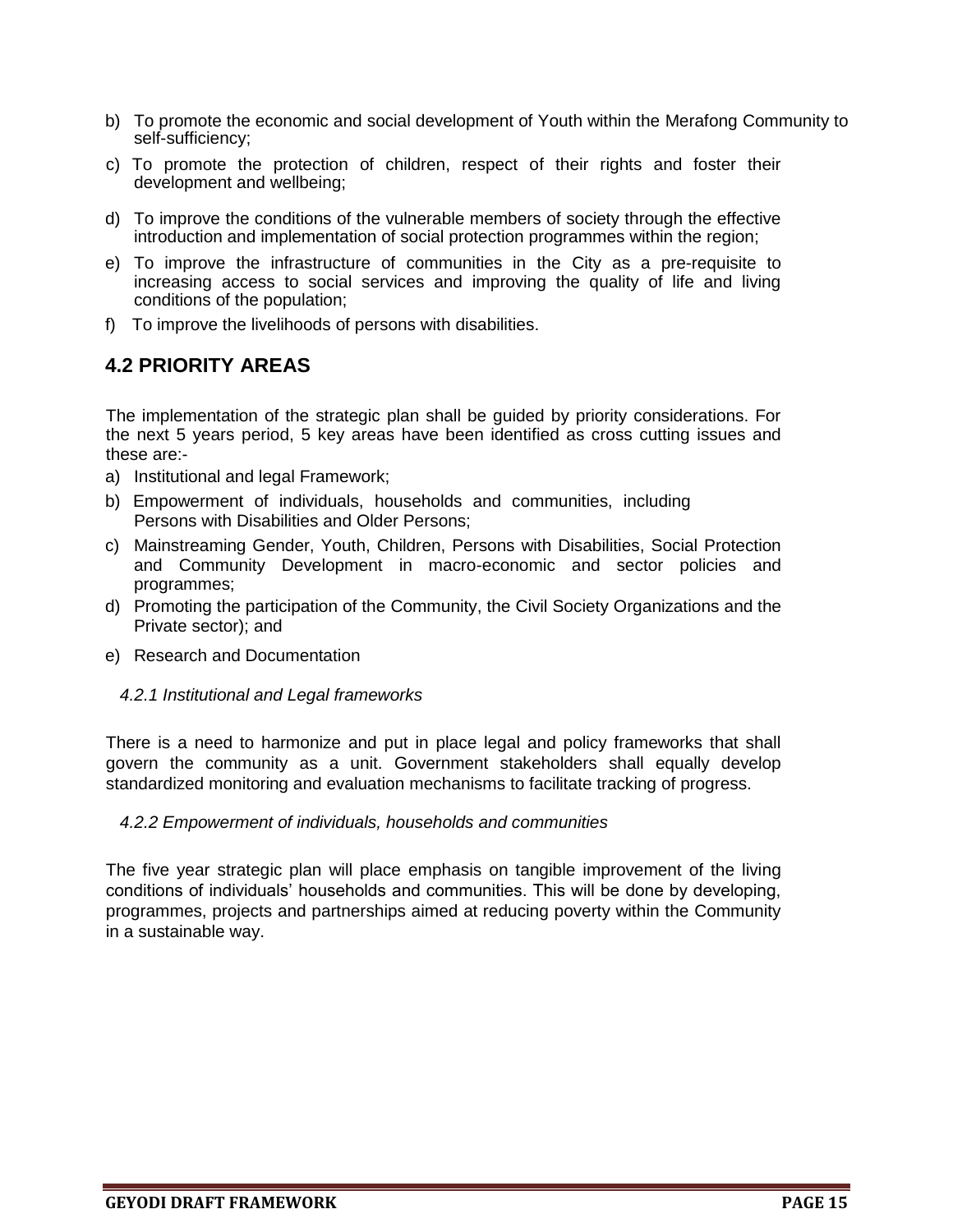The strategic plan designs interventions to address the social and development concerns in the areas of Gender, Youth, Children, and Persons with Disabilities.

#### *4.2.4 Research and Documentation*

The framework proposes a growth in /and emphasis on research and documentation. This is to ensure that the work carried out is evidence based, precise and target specific among others. There will be emphasis laid on sharing of information – consequently many of the reports (research and programme reports) will be shared within the Local Government Stakeholders and other stakeholders such as the Civil Society Organisations (CSOs) and Mutual partners. There will be emphasis on the disaggregation of data (e.g. by age, sex and disability). This is designed to ensure that programs designed thereafter will have specific and accurate focus since they will be based on specific analysis and targeted recommendations.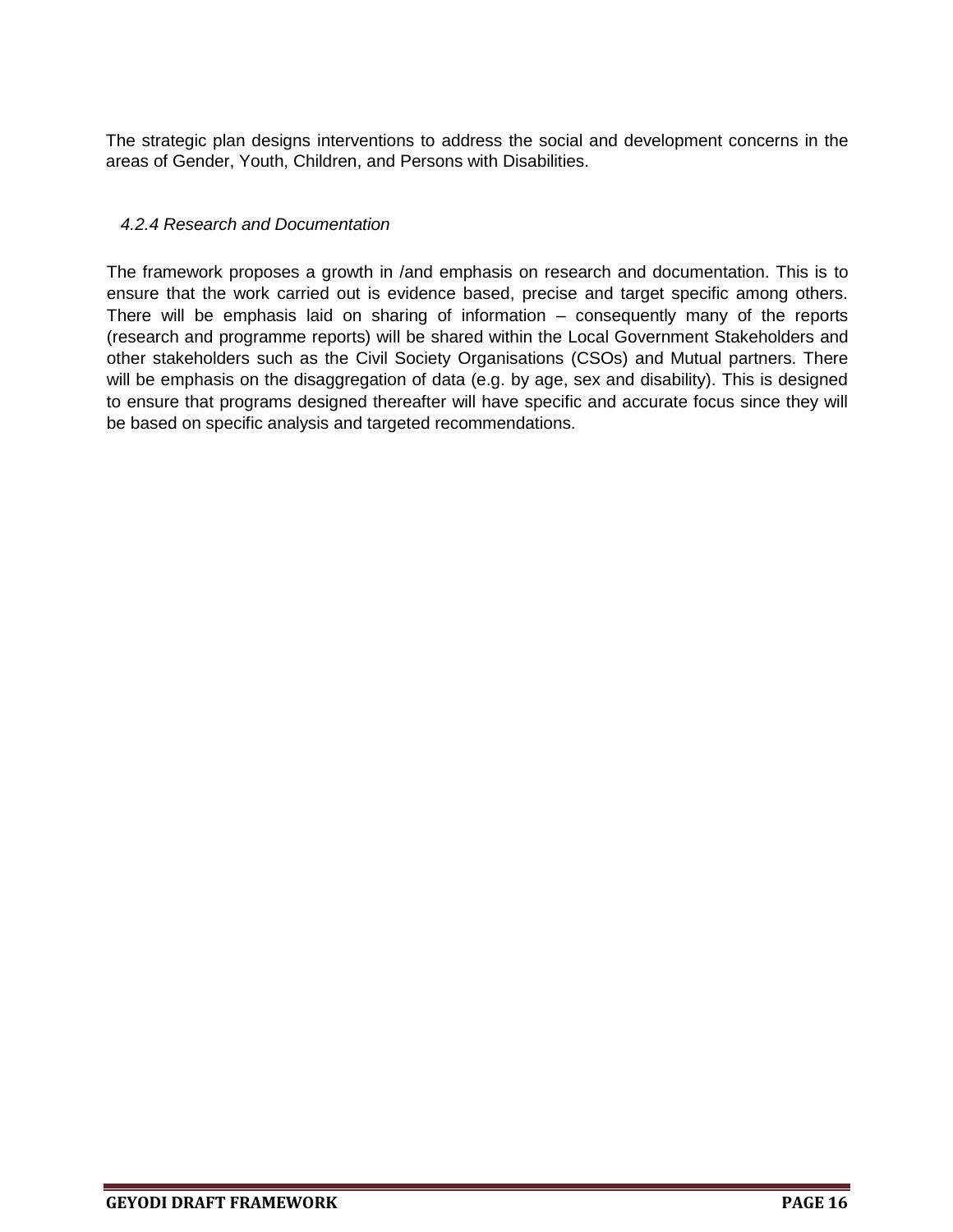## **4.3 Thematic Logical Frameworks**

#### *4.3.1 Gender Thematic Area*

#### **Table 2: Logo frame for Gender thematic area**

| <b>NARRATIVE SUMMARY</b>                                                                                                                                            | <b>OBJECTIVELY VERFIABLE</b>                                                                                                                                             | <b>MEANS OF VERIFICATION</b>                                                                                                                 | <b>CRITICAL</b><br><b>SUCCESS</b><br><b>FACTORS</b>                                                                        |
|---------------------------------------------------------------------------------------------------------------------------------------------------------------------|--------------------------------------------------------------------------------------------------------------------------------------------------------------------------|----------------------------------------------------------------------------------------------------------------------------------------------|----------------------------------------------------------------------------------------------------------------------------|
|                                                                                                                                                                     | <b>INDICATORS</b>                                                                                                                                                        |                                                                                                                                              | (Assumptions)                                                                                                              |
| <b>Goal (Broad Objective)</b><br>To promote gender equality, equity and<br>women and girls' empowerment as<br>Normative in the EAC Partners states.                 | <b>Conditions That Show Goal</b><br><b>Attainment:</b><br>The extent to which the lives and<br>livelihoods of women, men, boys<br>and girls are transformed.             | <b>Annual Reports on</b><br>Gender issues and<br>human development<br>indices;                                                               | Regional<br>enactment<br>policies<br>of<br>that<br>provide framework for<br>operation;                                     |
| <b>Specific Objectives</b><br>I. To mainstream gender into all<br>strategic interventions and sectors of                                                            | <b>Performance Indicators:</b><br>1. Number of gender sensitive<br>Policy and legal instruments<br>developed in the Region                                               | <b>Budget/financial reports</b><br>from Partner States;                                                                                      | Commitment<br>Οt<br>Regional<br>&<br>Local<br><b>Stakeholders</b><br>Availability<br>of<br>skills<br>and<br>$\Box$         |
| the community<br>ii. To promote women in socio-economic<br>development and women in business.<br>ii. Promote the participation of the<br>community in IDP processes | 2. Number of priority sectors with<br>increased budgetary allocation<br>on gender issues<br>Percentage of women<br>3.<br>participating in regional trade<br>and business | Development Regional<br>reports<br>Policies printed and<br>circulated;<br>Merafong<br>secretariat<br>narrative<br>П<br>(analytical) reports, | competences at<br>Municipal<br>the<br>Level<br>Commitment of<br>CSO/PSO <sub>s</sub><br>to<br>Dialogue<br>the<br>framework |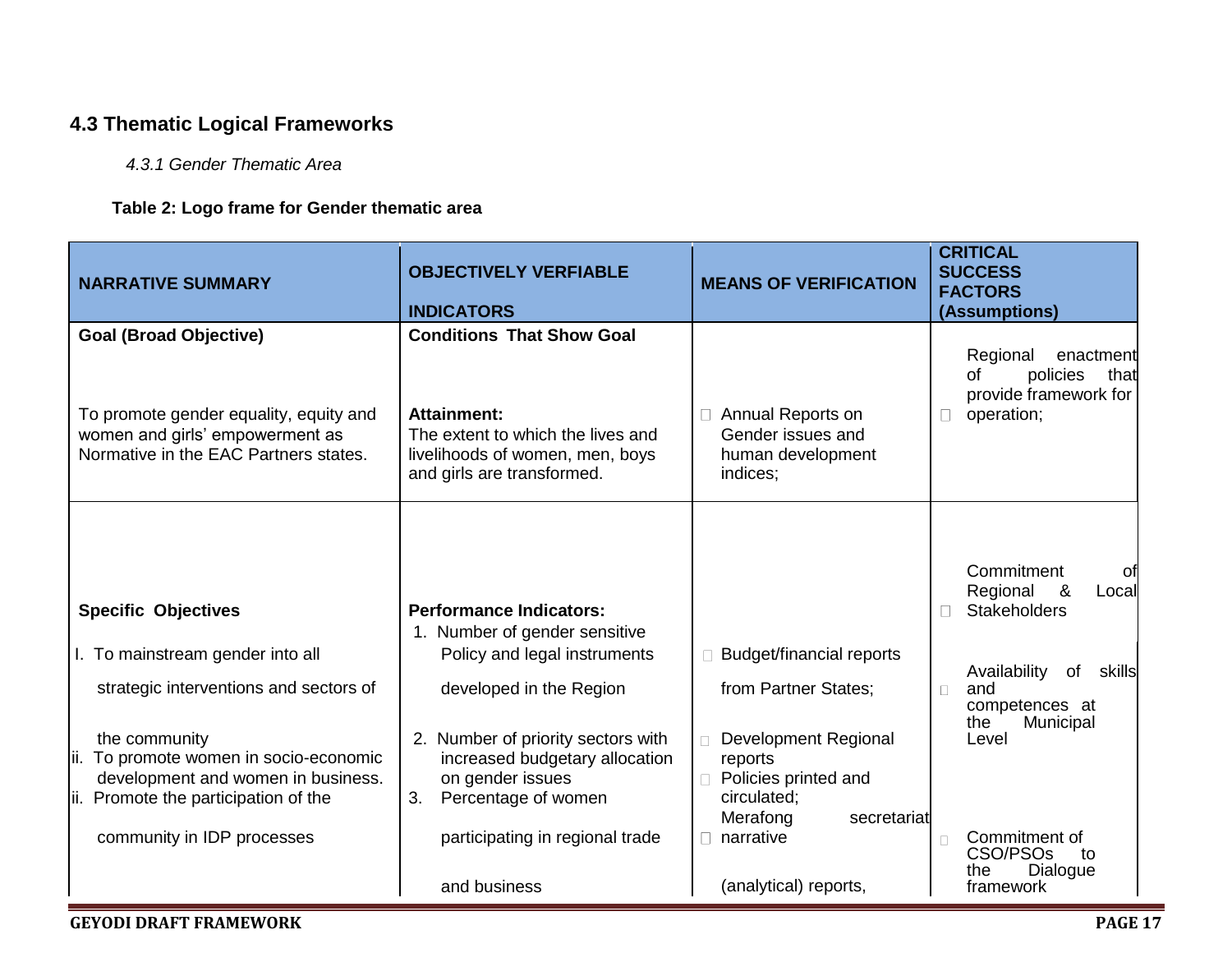|                              | Dialogue Framework for<br>-4.<br>CSO/PSOs implemented | □ Monitoring & Evaluation<br>reports, |                       |
|------------------------------|-------------------------------------------------------|---------------------------------------|-----------------------|
| <b>Results</b>               | <b>Magnitude and Quality</b>                          |                                       |                       |
| Gender mainstreamed into all | Number of Policy and legal                            | $\Box$ Municipal reports              | will and<br>Political |
| strategic interventions and  | instruments by 2020                                   | □ National Socio-Economic             | commitment            |

| <b>NARRATIVE SUMMARY</b>                                                                                                                                                       | <b>OBJECTIVELY VERFIABLE</b>                                                                                                                                                                                                                                                                                                                                                                  | <b>MEANS OF VERIFICATION</b>                                                           | <b>CRITICAL SUCCESS</b>             |
|--------------------------------------------------------------------------------------------------------------------------------------------------------------------------------|-----------------------------------------------------------------------------------------------------------------------------------------------------------------------------------------------------------------------------------------------------------------------------------------------------------------------------------------------------------------------------------------------|----------------------------------------------------------------------------------------|-------------------------------------|
|                                                                                                                                                                                | <b>INDICATORS</b>                                                                                                                                                                                                                                                                                                                                                                             |                                                                                        | <b>FACTORS (Assumptions)</b>        |
| priorities of the community<br>2. Women in socio-economic<br>development and women in<br>business enhanced<br>3. Participation of the citizenry in<br>Local processes enhanced | 8 priority sectors (health,<br>2.<br>agriculture, peace and security,<br>trade, infrastructure and<br>statistics) have integrated<br>gender and equity budgeting by<br>June 2019<br>Number of policies,<br>ΙЗ.<br>programmes and institutions<br>promoting women in business<br>and regional trade<br>Percentage increase in<br>14.<br>Stakeholder's participation in<br><b>IDP</b> processes | reports and surveys;<br>Gender Budget statement<br>(GBS in all sectors by<br>June 2019 | Adequate<br>budgetary<br>allocation |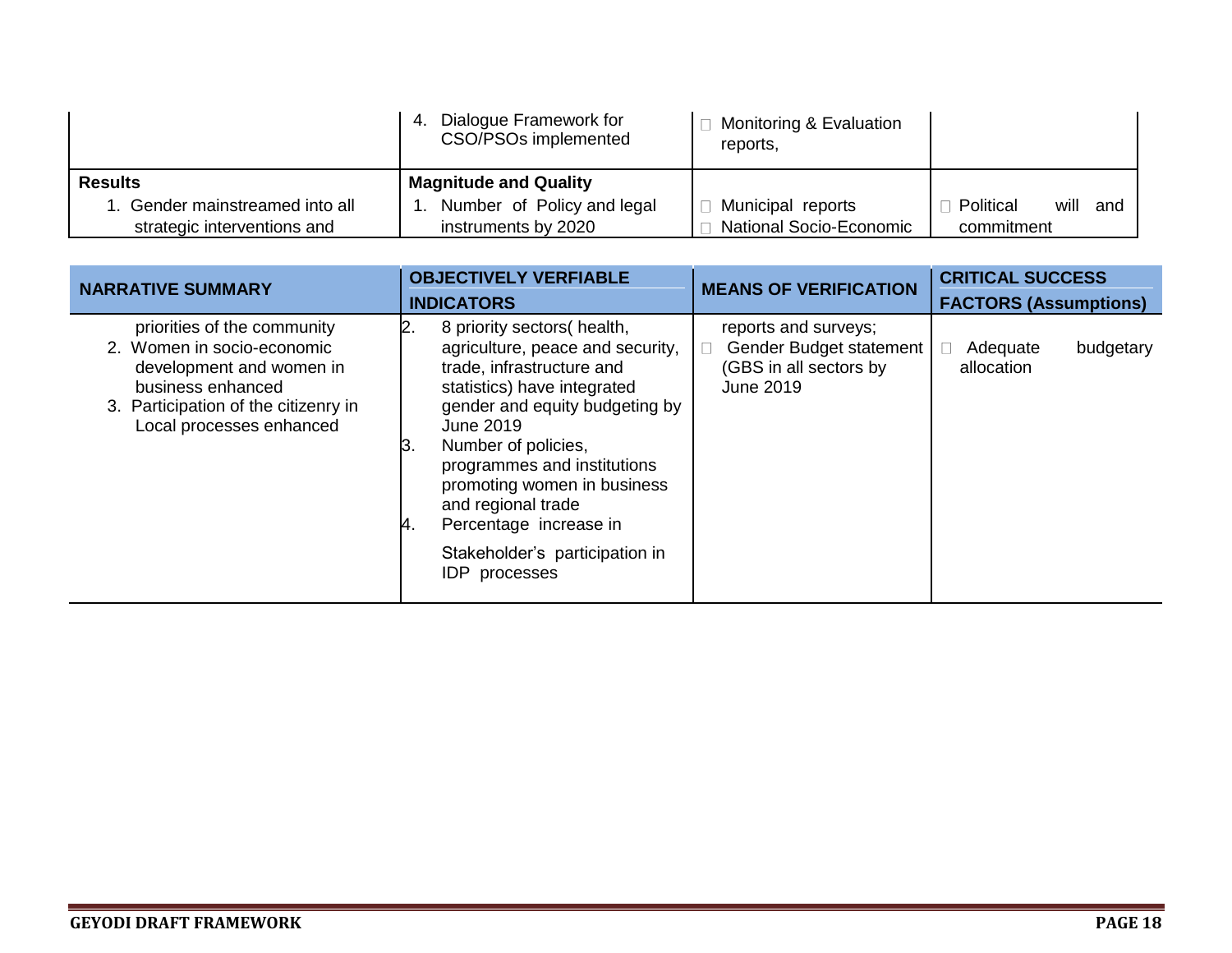| Result Area 1; Mainstreaming Gender into all strategic interventions and priorities of the community |                                                                                                                          |  |                                                                                                                                                                  |  |                                       |                                             |
|------------------------------------------------------------------------------------------------------|--------------------------------------------------------------------------------------------------------------------------|--|------------------------------------------------------------------------------------------------------------------------------------------------------------------|--|---------------------------------------|---------------------------------------------|
| <b>Activities</b>                                                                                    |                                                                                                                          |  |                                                                                                                                                                  |  |                                       |                                             |
| 1.1.                                                                                                 | To undertake Gender Audit<br>and disseminate the report by                                                               |  | Gender Audit Report in place<br>and disseminated                                                                                                                 |  | <b>Audit Report</b>                   | Availability of Human<br>resource and funds |
|                                                                                                      | June 2020                                                                                                                |  |                                                                                                                                                                  |  | <b>Partner Municipalities Reports</b> |                                             |
| 1.2.                                                                                                 | Conduct a gender analysis of<br>existing legal<br>and<br>policy<br>instruments<br>gender<br>on                           |  | Gender Analysis report in place                                                                                                                                  |  | Regional reports                      |                                             |
|                                                                                                      | within<br>equality<br>the<br>December<br>Community<br>by<br>2019                                                         |  |                                                                                                                                                                  |  | Publications,                         |                                             |
| 1.3.                                                                                                 | Develop an EAC Protocol on<br><b>Disability</b><br>Gender, Youth,<br>Community<br>and<br>Development by December<br>2019 |  | Gender, Youth,<br>Protocol<br>on<br>Children, Social Protection and<br>Development<br>Community<br>by<br>approved<br>Council<br>and<br>disseminated by June 2020 |  | <b>Approved Protocol</b>              |                                             |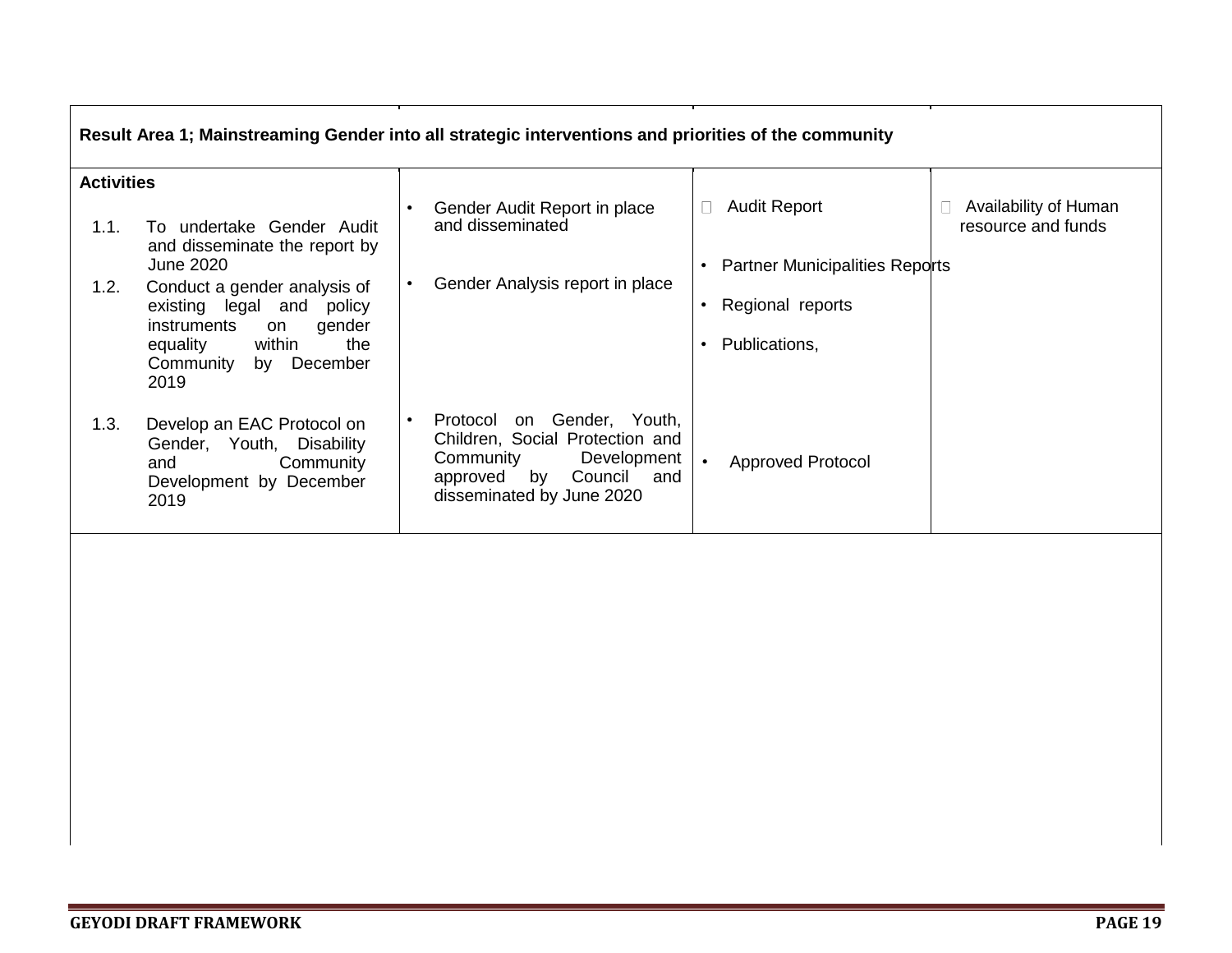| <b>NARRATIVE SUMMARY</b> |                                                                                                                                                                                               | <b>OBJECTIVELY VERFIABLE</b>                                                                      | <b>MEANS OF VERIFICATION</b>                                | <b>CRITICAL SUCCESS</b>      |
|--------------------------|-----------------------------------------------------------------------------------------------------------------------------------------------------------------------------------------------|---------------------------------------------------------------------------------------------------|-------------------------------------------------------------|------------------------------|
|                          |                                                                                                                                                                                               | <b>INDICATORS</b>                                                                                 |                                                             | <b>FACTORS (Assumptions)</b> |
| 1.4.                     | Finalise and disseminate the<br><b>Local Social Development</b><br>Framework by June 2020                                                                                                     | <b>Local Social Development</b><br>Framework approved by Council<br>and disseminated by June 2020 | <b>Finalised Merafong SD</b><br>Framework                   |                              |
| 1.5.                     | Undertake gender and equity<br>budgeting in 6 Priority Sectors<br>(Health,<br>Agriculture,<br>Agro<br>processing<br>and Tourism, Trade,<br>Infrastructure, Statistics) by<br><b>June 2021</b> | Number of priority sectors plans<br>П<br>and budgets reflecting gender<br>issues                  | <b>Budgets, Financial reports</b><br><b>Council Reports</b> |                              |
| 1.6.                     | To establish a local Women<br>Council by June 2021                                                                                                                                            | Merafong<br>Women<br>Council<br>approved by Council                                               | <b>Council Reports</b>                                      |                              |
| 1.7.                     | Hold annual Meetings of the<br>Forum of Ministers<br>responsible for Social<br>Development                                                                                                    | Number of meetings held                                                                           | <b>Meeting Reports</b>                                      |                              |
| 1.8.                     | <b>Hold Sectoral Council</b><br>meetings on Gender, Youth,<br>Children, Social Protection<br>and Community Development                                                                        | Number of meetings held<br>$\vert \ \ \vert$                                                      | <b>Meeting Reports</b>                                      |                              |
| 1.9.                     | Regional awareness campaigns<br>on gender equality, women's<br>empowerment, women's right<br>issues and Merafong integration<br>processes                                                     | Number of regional campaigns<br>П<br>developed and implemented                                    | Media articles, reports,<br>meeting reports                 |                              |
| 1.10.                    | Strengthen the Gender<br>Unit/Department at Merafong                                                                                                                                          | Number of staff recruited                                                                         | Staff in place                                              |                              |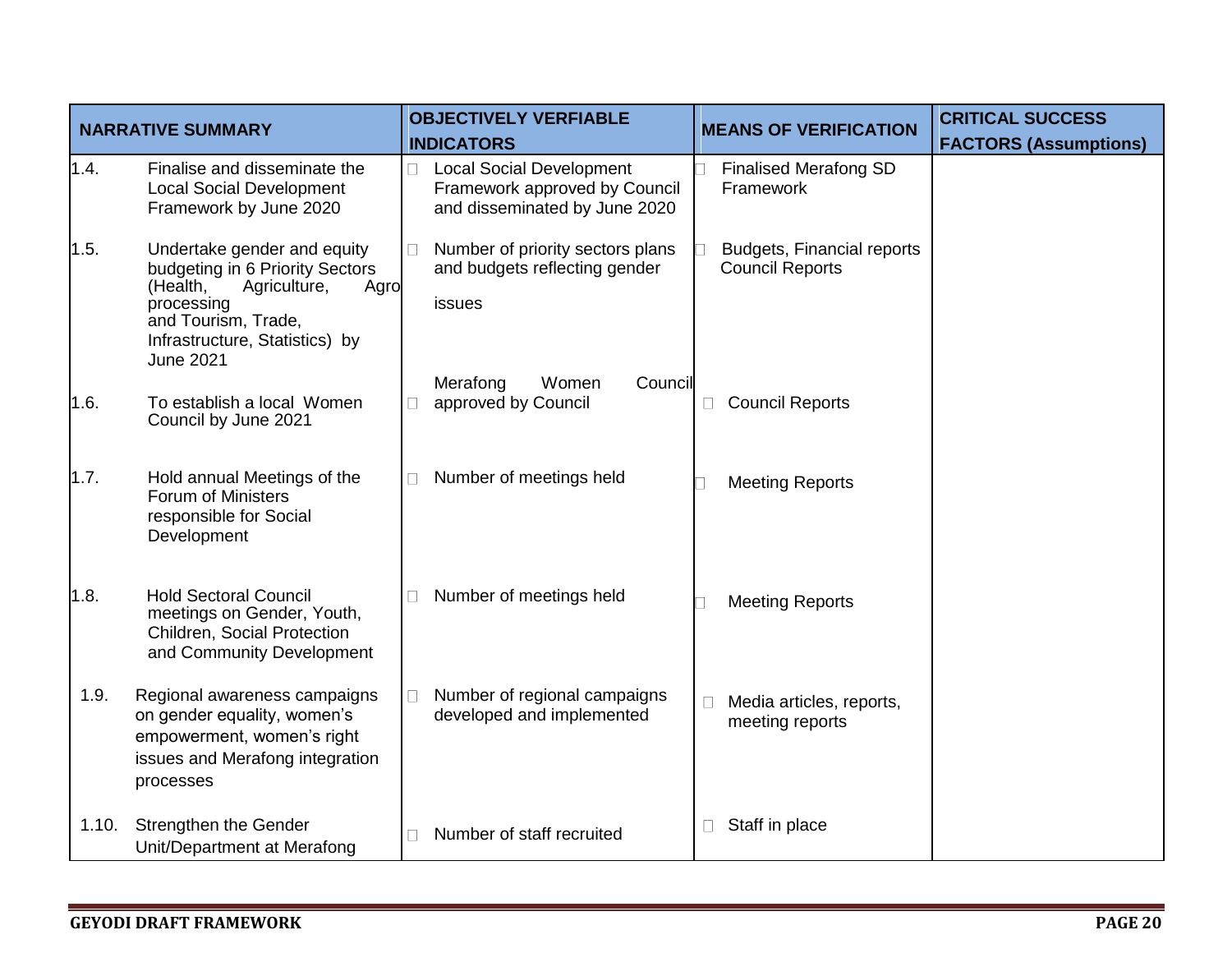|              | <b>NARRATIVE SUMMARY</b>                                                                                                                                                                                                                                                                  | <b>OBJECTIVELY VERFIABLE</b><br><b>INDICATORS</b>                                                  | <b>MEANS OF VERIFICATION</b>                          | <b>CRITICAL SUCCESS</b><br><b>FACTORS (Assumptions)</b> |
|--------------|-------------------------------------------------------------------------------------------------------------------------------------------------------------------------------------------------------------------------------------------------------------------------------------------|----------------------------------------------------------------------------------------------------|-------------------------------------------------------|---------------------------------------------------------|
|              | Secretariat by December 2021                                                                                                                                                                                                                                                              | Percentage increase in<br>П<br>$\perp$<br>budgetary allocation to the<br>department                | Approved Budget for the<br>unit                       |                                                         |
| 1.11         | Establish a Merafong database<br>with a component of gender<br>disaggregated data by June 2020                                                                                                                                                                                            | Gender disaggregated data in<br>$\mathbf{L}$<br>Local Facts and Figures<br>$\Box$                  | Database                                              |                                                         |
| 1.12<br>1.13 | Establish a Monitoring & Evaluation<br>(M&E) system to<br>track the implementation of<br>policies and legal frameworks<br>and progress in the Gender<br>Sector.<br>Conduct a research on gender<br>gaps in women's socio-economic<br>and political advancement in the<br>Merafong region. | M&E framework developed<br>and operationalised<br>Research conducted and<br>$\Box$<br>disseminated | <b>Meeting/Council Reports</b><br><b>Study Report</b> |                                                         |
|              |                                                                                                                                                                                                                                                                                           |                                                                                                    |                                                       |                                                         |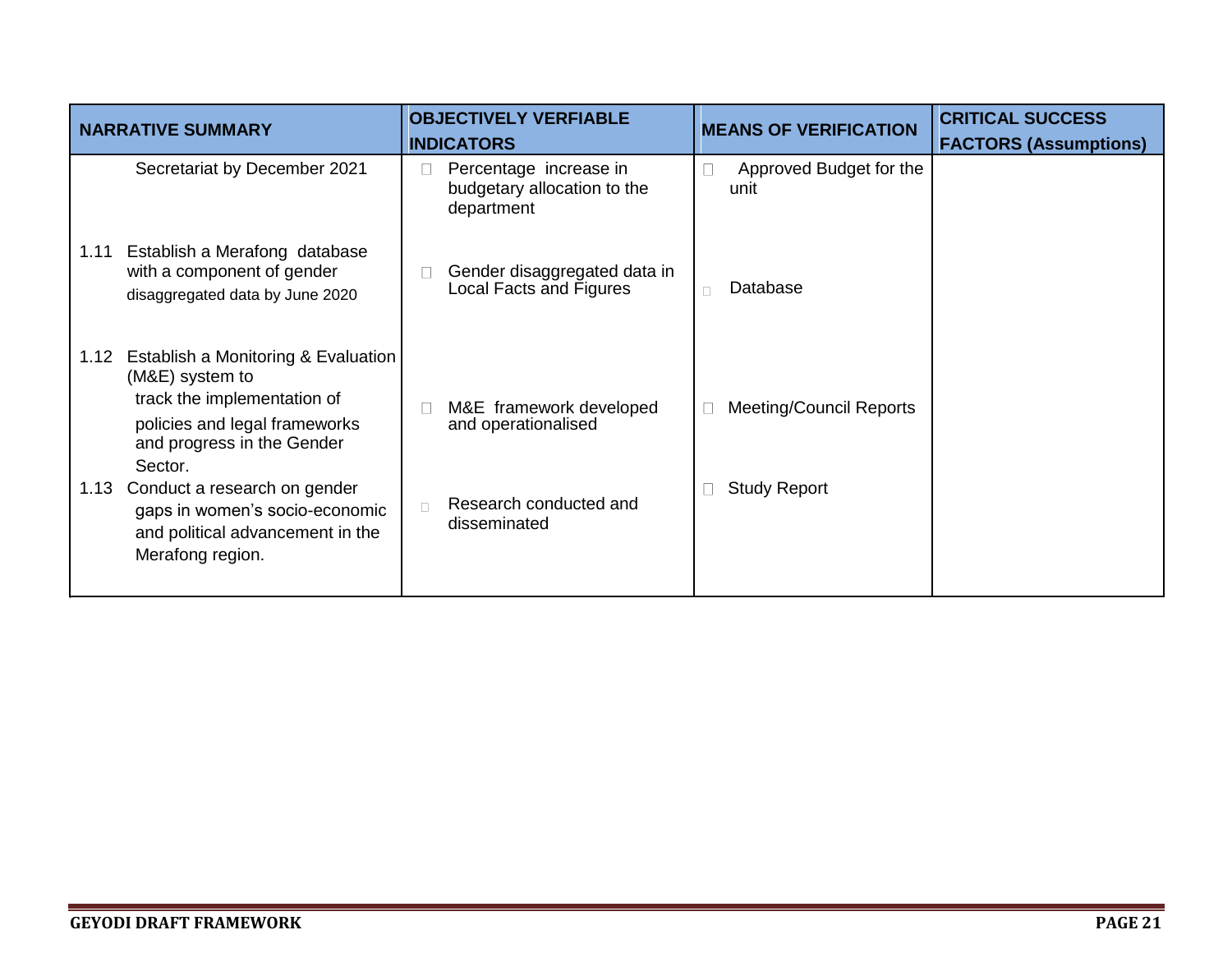| Result Area: 2 Promoting Women in socio-economic development and women in Business |                                                                                                                        |                                                                                                                   |                                                                                                                                                                                              |  |  |
|------------------------------------------------------------------------------------|------------------------------------------------------------------------------------------------------------------------|-------------------------------------------------------------------------------------------------------------------|----------------------------------------------------------------------------------------------------------------------------------------------------------------------------------------------|--|--|
|                                                                                    | <b>ACTIVITIES</b>                                                                                                      |                                                                                                                   |                                                                                                                                                                                              |  |  |
| 2.1.                                                                               | Formulate a policy on<br>promoting women in socio-<br>economic development and<br>business                             | Policy approved and<br>$\bullet$<br>implemented                                                                   | Women shall have the<br>Policy on promoting<br>$\Box$<br>$\perp$<br>women in socio-<br>desire to do business<br>economic development<br>at senior and<br>and business<br>competitive levels; |  |  |
| 2.3.                                                                               | Expand financial infrastructure<br>increase women's access<br>to<br>to financing and credit                            | Percentage increase of women<br>$\bullet$<br>accessing financing and credit<br>facilities                         | <b>Partner States socio-</b><br>economic reports                                                                                                                                             |  |  |
| 2.4.                                                                               | Facilitate the formation of<br><b>Women in Business</b><br>associations and networks at<br>national and regional level | <b>Number</b><br>of<br>$\bullet$<br>women<br>business<br>associations<br>formed and strengthened                  | Merafong<br>City<br>and<br><b>Municipalities</b><br>Partner<br>Reports                                                                                                                       |  |  |
| 2.5.                                                                               | Facilitate annual trade<br>exhibitions and missions for<br>women in Business                                           | Number of trade exhibitions<br>and mission held                                                                   | Training reports                                                                                                                                                                             |  |  |
| 2.6.                                                                               | Facilitate participation of<br>women in regional and<br>international trade negotiations                               | <b>Number</b><br>0f<br>$\bullet$<br>women<br>in regional and<br>participating<br>international trade negotiations | <b>Municipalities Reports</b>                                                                                                                                                                |  |  |
| 2.7.                                                                               | Facilitate trainings on Business<br>Development Skills(including<br>ICT skills) for women                              | Number of women trained in<br>$\bullet$<br><b>BDS</b>                                                             | Impact study reports                                                                                                                                                                         |  |  |
|                                                                                    |                                                                                                                        |                                                                                                                   |                                                                                                                                                                                              |  |  |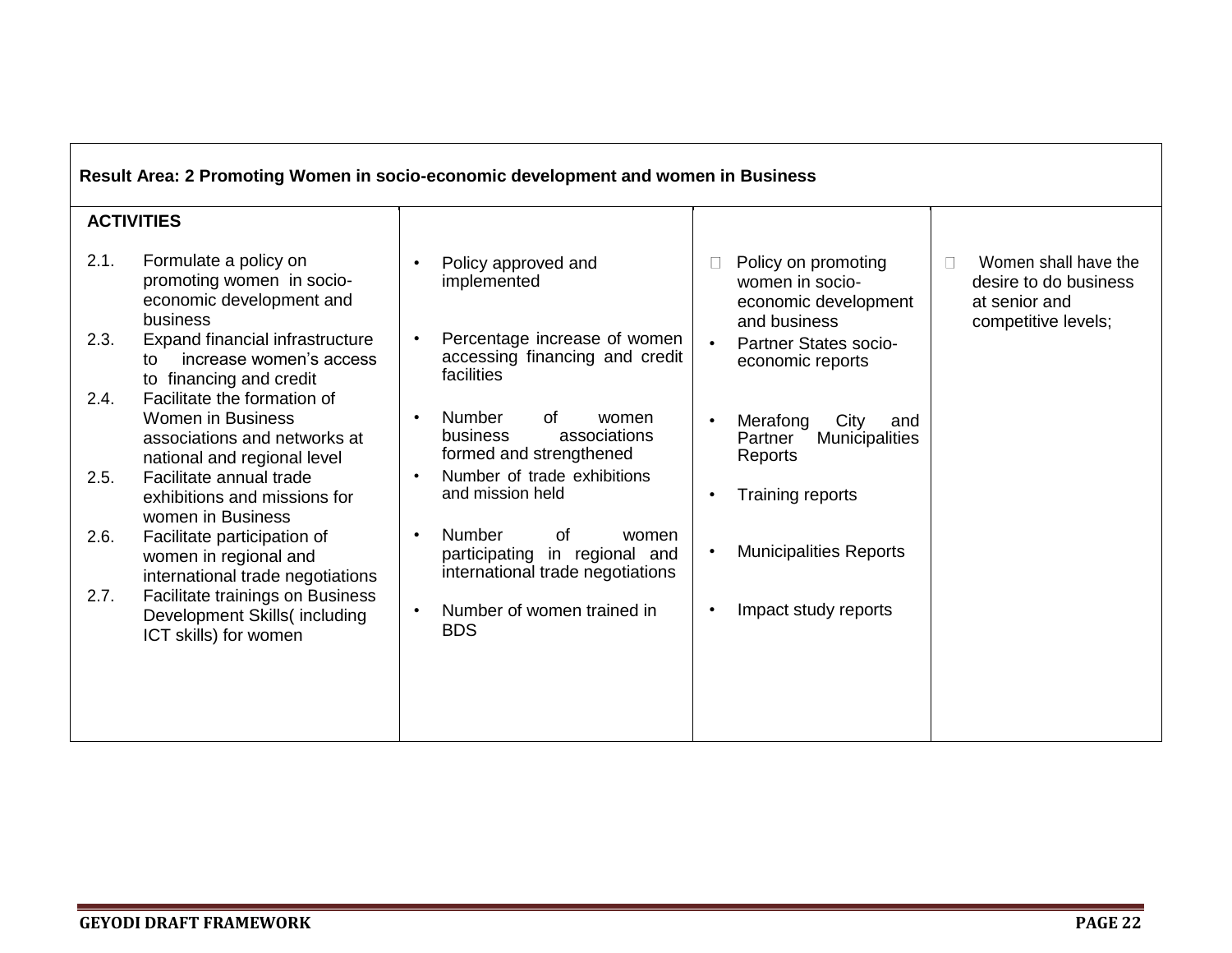#### 4.3.2 Youth Thematic Area

## **Table 3: Logical framework for Youth Empowerment**

| <b>NARRATIVE SUMMARY (Youth)</b>                                                                                                                                                                                                                                                                                                                                                                                                                                                  | <b>OBJECTIVELY VERIFIABLE</b>                                                                                                                                                                                                                                                                                              | <b>SOURCES OF</b>                                                                                                                                  | <b>CRITICAL SUCCESS</b>                                                                                                                                                                             |
|-----------------------------------------------------------------------------------------------------------------------------------------------------------------------------------------------------------------------------------------------------------------------------------------------------------------------------------------------------------------------------------------------------------------------------------------------------------------------------------|----------------------------------------------------------------------------------------------------------------------------------------------------------------------------------------------------------------------------------------------------------------------------------------------------------------------------|----------------------------------------------------------------------------------------------------------------------------------------------------|-----------------------------------------------------------------------------------------------------------------------------------------------------------------------------------------------------|
|                                                                                                                                                                                                                                                                                                                                                                                                                                                                                   | <b>INDICATORS</b>                                                                                                                                                                                                                                                                                                          | <b>VERIFICATION</b>                                                                                                                                | <b>FACTORS (Assumptions)</b>                                                                                                                                                                        |
| <b>Broad Objectives</b><br>To promote the socio-economic, and<br>political development of Youth within the<br>Merafong Region                                                                                                                                                                                                                                                                                                                                                     | Improvement in the quality of<br>П<br>youth livelihoods;<br>Percentage of youth<br>$\Box$<br>participating in Merafong<br>processes                                                                                                                                                                                        | <b>Publications by National</b><br>$\Box$<br><b>Investments Authorities</b><br>and other private sector<br>agencies                                | Sustained socio-<br>economic growth in<br>the Merafong region                                                                                                                                       |
| <b>Immediate Objectives</b><br>1. Harmonisation of youth legal and<br>policy frameworks<br>2. Develop and strengthen<br>strategies for youth employment<br>Creation<br>3. Mainstream youth issues in the<br>planning and budget processes<br>of six priority areas (Infrastructure,<br>Agriculture, Tourism and<br>Trade, Infrastructure)<br>Promote youth participation in<br>4.<br>Merafong<br>integration<br>the<br>process<br><b>Results</b><br>1. Policy and legal framework | Harmonised Youth Policy and<br>legal framework by 2020;<br>Strategies for youth employment<br>creation developed and<br>implemented by 2019<br>Youth issues integrated in<br>priority sectors by June 2020<br>Youth participation in the Local<br>integration processes enhanced<br>by 2020<br>Harmonised Youth Policy and | Local Municipality and<br>Partner City reports;<br>Evaluation reports and<br>Impact study reports<br>Merafong and Partner<br><b>Municipalities</b> | Sustained economic<br>П<br>growth in the Merafong<br>region<br>Political will and<br>$\Box$<br>commitment<br>Availability of expertise<br>$\Box$<br>and financial resources<br>Sustained<br>economy |
|                                                                                                                                                                                                                                                                                                                                                                                                                                                                                   |                                                                                                                                                                                                                                                                                                                            |                                                                                                                                                    |                                                                                                                                                                                                     |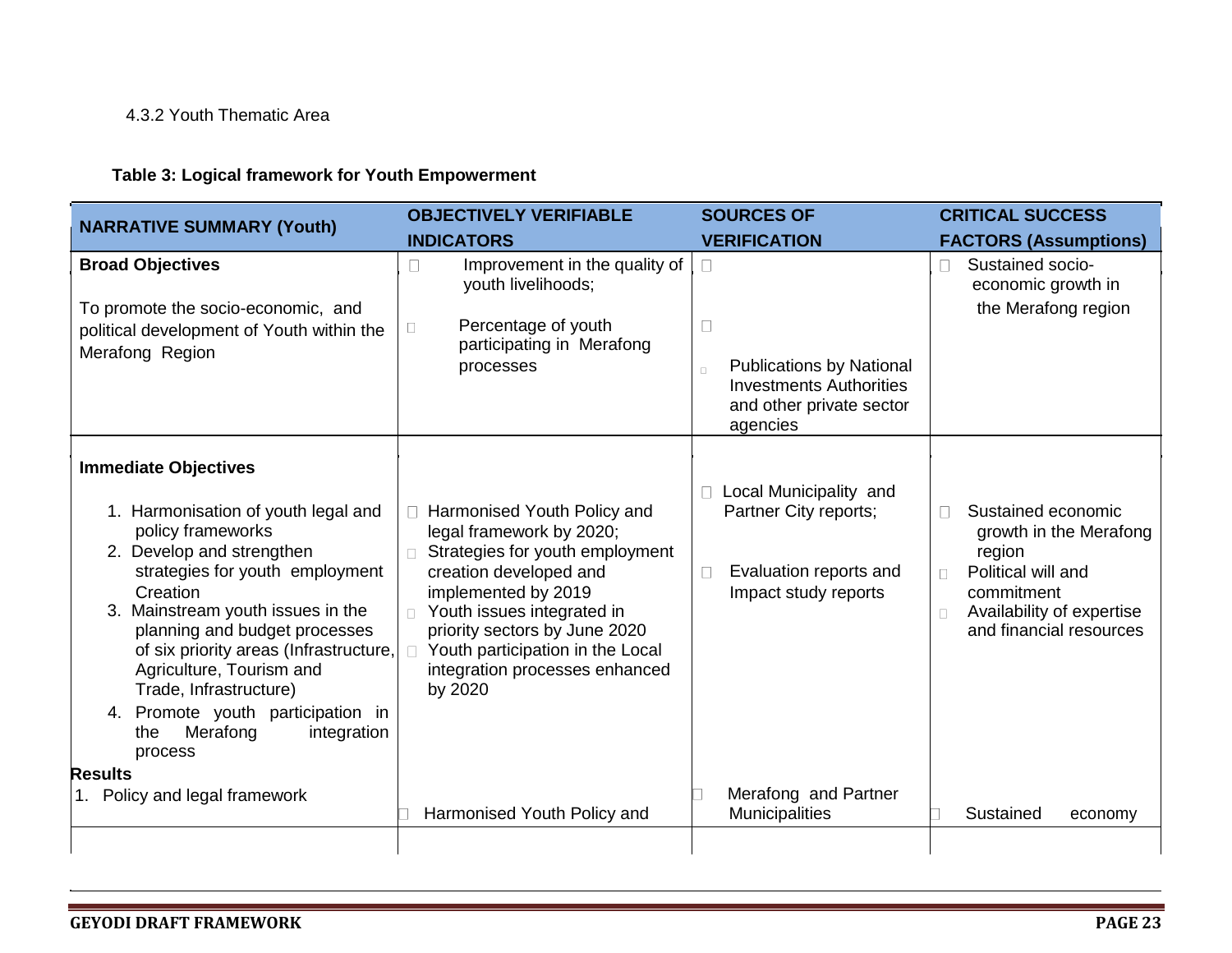| <b>NARRATIVE SUMMARY (Youth)</b>                                                                                                                                                                                                                                                                                                             | <b>OBJECTIVELY VERIFIABLE</b>                                                                                                                                                                                                                                                                | <b>SOURCES OF</b>                                                   | <b>CRITICAL SUCCESS</b>                                                                                                         |
|----------------------------------------------------------------------------------------------------------------------------------------------------------------------------------------------------------------------------------------------------------------------------------------------------------------------------------------------|----------------------------------------------------------------------------------------------------------------------------------------------------------------------------------------------------------------------------------------------------------------------------------------------|---------------------------------------------------------------------|---------------------------------------------------------------------------------------------------------------------------------|
|                                                                                                                                                                                                                                                                                                                                              | <b>INDICATORS</b>                                                                                                                                                                                                                                                                            | <b>VERIFICATION</b>                                                 | <b>FACTORS (Assumptions)</b>                                                                                                    |
| established<br>2. Strategies for creating and<br>strengthening youth employment<br>opportunities developed<br>3. Macro-economic sector policies and<br>programmes aligned to reflect youth<br>issues<br>4. Youth participation in Merafong<br>integration processes enhanced                                                                 | legal framework by 2020;<br>Strategies for youth employment<br>creation developed and<br>implemented by 2020<br>Youth issues integrated<br>in 6<br>Merafong<br>priority sectors by June 2020<br>Youth<br>participation<br>the<br>in<br>Merafong<br>integration processes enhanced<br>by 2020 | reports;<br>Evaluation reports and<br>П<br>Impact study reports     | growth in the Merafong<br>region<br>Political will and<br>commitment<br>Availability of expertise<br>and financial<br>resources |
| <b>Activities: Policy and legal framework</b><br>established                                                                                                                                                                                                                                                                                 | <b>Magnitude and Quality of Outputs</b>                                                                                                                                                                                                                                                      |                                                                     |                                                                                                                                 |
| 1.1 Develop, harmonise and enforce<br>legal frameworks that relate to<br>youth issues<br>1.2 Establish an Merafong youth Unit<br>1.3 Establish an Merafong Youth<br>Council<br>1.4 Establish a Regional Youth<br>Service Schemes with a<br>component of volunteerism<br>1.5 Establish a Regional Youth<br><b>Enterprise Development fund</b> | A regional Youth Policy<br>$\Box$<br>approved and implemented;<br>Regional policy on youth<br>$\Box$<br>employment approved and<br>implemented<br>Youth Unit established<br>A Regional Youth scheme<br>established<br>A Regional Youth Enterprise<br>Development Fund established            | Merafong and Partners<br>□<br>Reports<br>Policy documents<br>$\Box$ | <b>Partner States</b><br>$\Box$<br>commitment<br>Availability of expertise<br>and funds                                         |
| <b>Activities</b> : Strategies for creating and<br>strengthening youth employment<br>opportunities developed                                                                                                                                                                                                                                 |                                                                                                                                                                                                                                                                                              |                                                                     |                                                                                                                                 |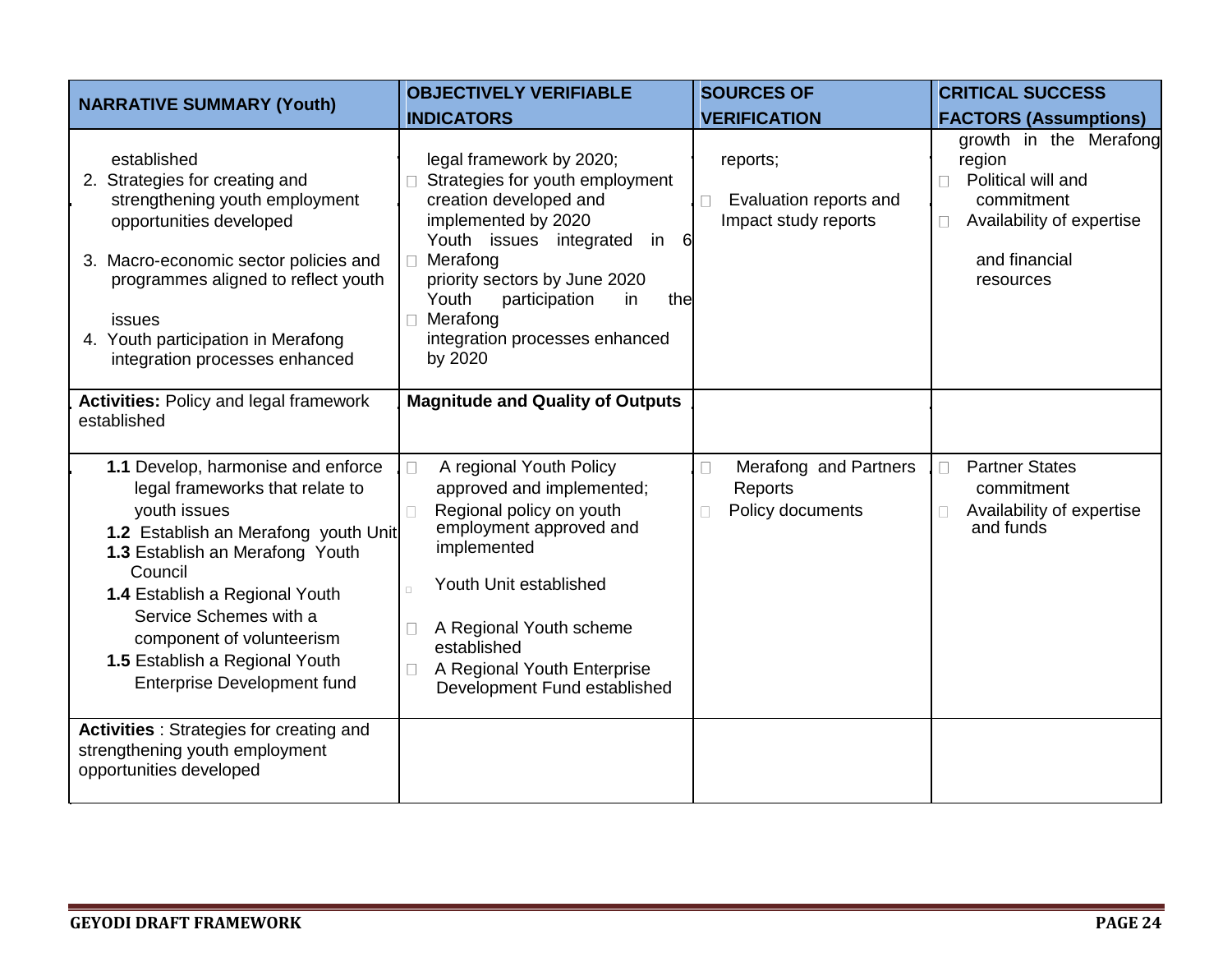| <b>NARRATIVE SUMMARY (Youth)</b>                                                                                                                                                                                                                                                                                                                                                                                                                                 | <b>OBJECTIVELY VERIFIABLE</b>                                                                                                                                                                                                              | <b>SOURCES OF</b>                                                                                                               | <b>CRITICAL SUCCESS</b>                                                      |
|------------------------------------------------------------------------------------------------------------------------------------------------------------------------------------------------------------------------------------------------------------------------------------------------------------------------------------------------------------------------------------------------------------------------------------------------------------------|--------------------------------------------------------------------------------------------------------------------------------------------------------------------------------------------------------------------------------------------|---------------------------------------------------------------------------------------------------------------------------------|------------------------------------------------------------------------------|
|                                                                                                                                                                                                                                                                                                                                                                                                                                                                  | <b>INDICATORS</b>                                                                                                                                                                                                                          | <b>VERIFICATION</b>                                                                                                             | <b>FACTORS (Assumptions)</b>                                                 |
| 2.1 Facilitate capacity building of<br>youth in vocational skills, ICT, e-<br>commerce and other special<br>tailored programmes<br>2.2 Facilitate an Merafong<br>Annual<br>Youth                                                                                                                                                                                                                                                                                 | Number of youth trained<br>П<br>Number of exhibitions held<br>$\Box$<br>Number of youth participating in<br>$\Box$<br>annual exhibition                                                                                                    | Merafong and Partner<br><b>State Reports, Guidelines</b><br>Workshop reports<br>$\Box$                                          | Partners and<br>П<br>Stakeholder<br>commitment<br>Youth commitment<br>$\Box$ |
| <b>Exhibitions for MSME's</b><br>2.3 Facilitate the formation of Merafong<br>Youth Chamber of Commerce<br>2.4 Develop regional guidelines for<br>incorporating entrepreneurship in<br>school curricula<br>2.5 Institute a regional incentive<br>scheme for employers to invest in<br>the skills development of employed<br>and unemployed youth<br>2.6 Establish infrastructure that would<br>lead to innovation and easy access<br>to information for the youth | An Merafong Youth Chamber of<br>$\perp$<br>Commerce established<br>Curricula developed<br>П<br>A regional incentive scheme<br>П<br>instituted<br>Resource centre, ICT parks,<br><b>IEC</b> materials                                       | Curriculum<br>$\Box$                                                                                                            |                                                                              |
| Activities : Macro-economic sector<br>policies and programmes aligned to<br>reflect youth issues                                                                                                                                                                                                                                                                                                                                                                 | Number of macro-economic<br>П<br>sectors that have integrated<br>youth issues                                                                                                                                                              | Macro-economic policies<br>$\Box$<br>Reports                                                                                    | Merafong and Regional<br>Reports                                             |
| 3.1 Develop guidelines and work plans<br>for mainstreaming youth issues in all<br>Merafong sectors<br>Secretariat and Partner states staff<br>on mainstreaming youth issues<br>in all<br>Merafong sectors and programmes;                                                                                                                                                                                                                                        | Number of guidelines developed<br>П<br>Number of work plans and<br>$\Box$<br>budgets with mainstreamed<br>youth issues<br>Number of Merafong and Partner<br>States trained on mainstreaming<br>youth issues into sectors and<br>programmes | Guidelines<br>$\Box$<br>Sector plans and<br>budgets mainstreamed<br>Merafong reports<br>Narrative progress<br>$\Box$<br>reports | Availability of funds and<br>$\Box$<br>expertise                             |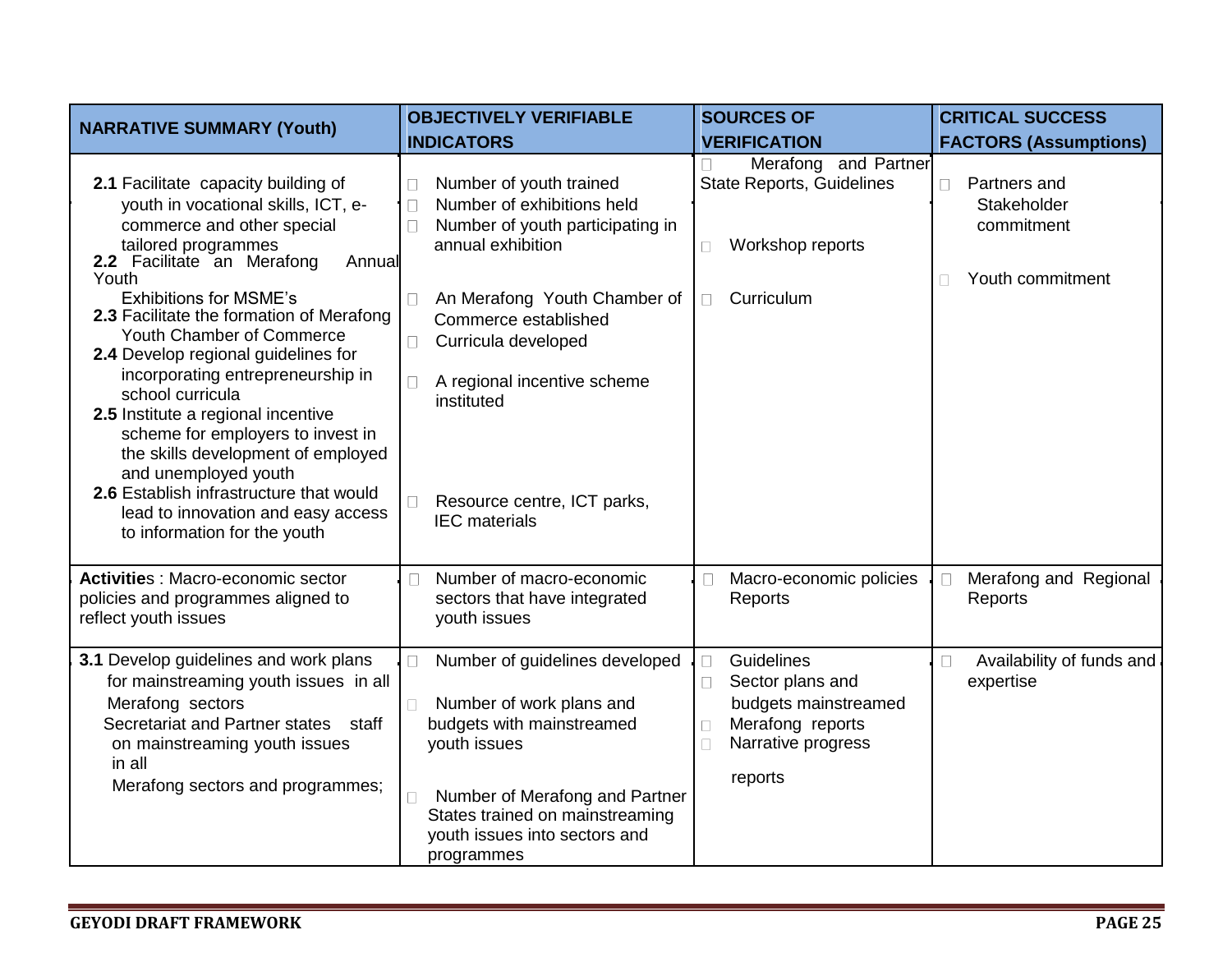| <b>NARRATIVE SUMMARY (Youth)</b>                                                                                                                                                      | <b>OBJECTIVELY VERIFIABLE</b><br><b>INDICATORS</b>                                                                                         | <b>SOURCES OF</b><br><b>VERIFICATION</b> | <b>CRITICAL SUCCESS</b><br><b>FACTORS (Assumptions)</b>                          |
|---------------------------------------------------------------------------------------------------------------------------------------------------------------------------------------|--------------------------------------------------------------------------------------------------------------------------------------------|------------------------------------------|----------------------------------------------------------------------------------|
| <b>Activities: Youth participation in EAC</b><br>integration processes enhanced                                                                                                       |                                                                                                                                            |                                          |                                                                                  |
| 4.1 Facilitate the participation of the<br>youth in the design,<br>implementation, monitoring and<br>evaluation of development plans,<br>policies and poverty reduction<br>strategies | Number of youth participating<br>in the design, monitoring and<br>evaluation of policies and plans<br>at national and Merafong levels      | <b>Merafong 7 Partners</b>               | Availability of funds<br>and expertise<br>Commitment of<br><b>Partner States</b> |
| 4.2 Facilitate learning exchange<br>visits between Partner States<br>and Regional Economic<br>Communities(RECs)                                                                       | Number of learning exchanges<br>held                                                                                                       | Media reports                            | Availability of funds<br>Availability of expertise                               |
| 4.3 Conduct awareness and<br>sensitization on youth issues<br>4.4 Strengthen youth sporting<br>activities in the region<br>processes                                                  | Number of sensitisation<br>campaigns implemented<br>Number media articles and<br>activities, IECs<br>Number of sporting activities<br>held |                                          |                                                                                  |
|                                                                                                                                                                                       |                                                                                                                                            |                                          |                                                                                  |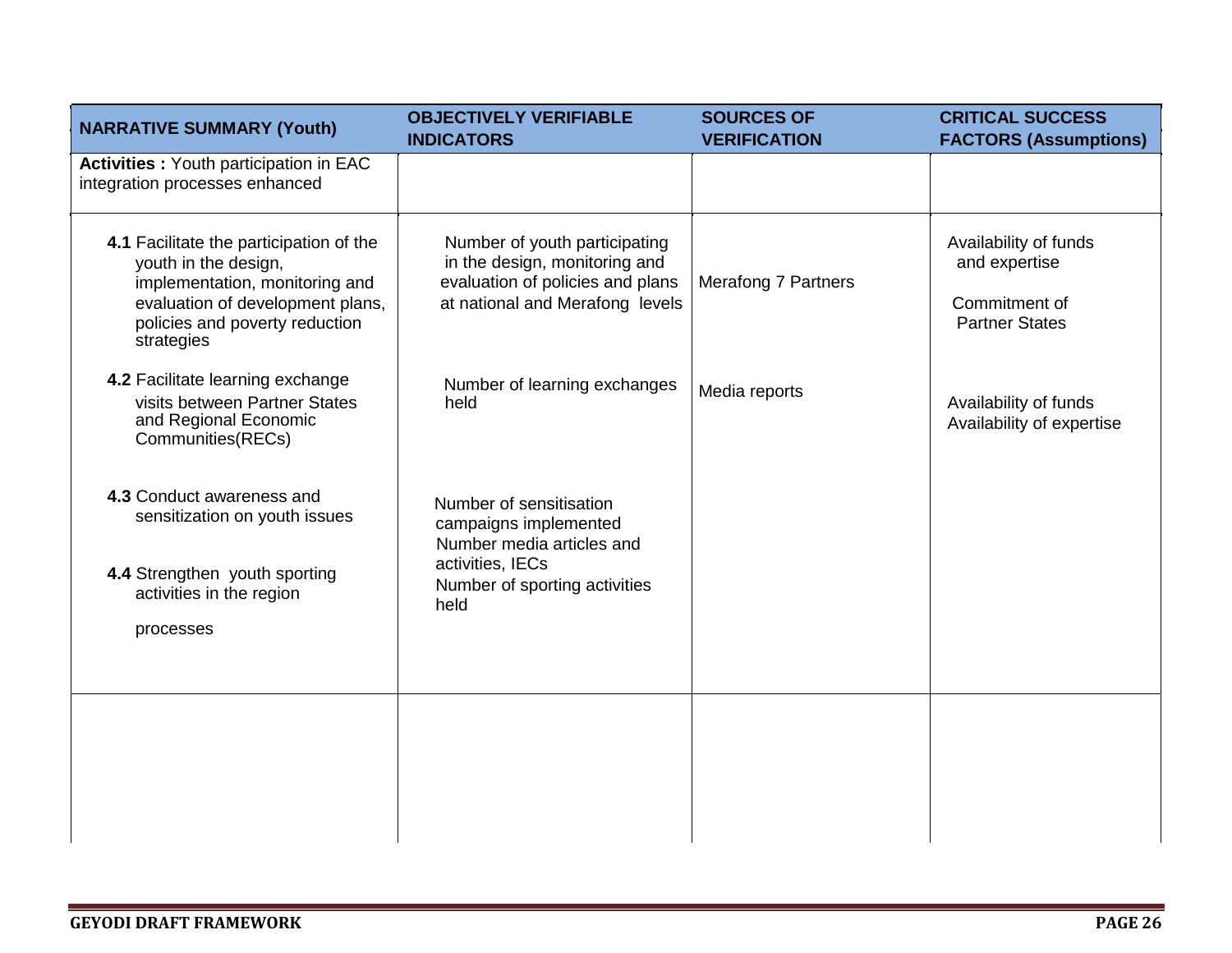| <b>NARRATIVE SUMMARY (Youth)</b>                                                                                                                                                                                                                                                                                                                   | <b>OBJECTIVELY VERIFIABLE</b>                                    | <b>SOURCES OF</b>                                                     | <b>CRITICAL SUCCESS</b>                                                                                           |
|----------------------------------------------------------------------------------------------------------------------------------------------------------------------------------------------------------------------------------------------------------------------------------------------------------------------------------------------------|------------------------------------------------------------------|-----------------------------------------------------------------------|-------------------------------------------------------------------------------------------------------------------|
|                                                                                                                                                                                                                                                                                                                                                    | <b>INDICATORS</b>                                                | <b>VERIFICATION</b>                                                   | <b>FACTORS (Assumptions)</b>                                                                                      |
| 4.6 Establish mechanisms to<br>promote a culture of<br>volunteerism, peace and<br>tolerance amongst youth that<br>discourages participation in<br>negative cultural attitudes and<br>acts of violence, terrorism,<br>xenophobia, racial discrimination,<br>gender-based discrimination,<br>foreign occupation and trafficking<br>in arms and drugs | Number of mechanisms<br>developed                                |                                                                       |                                                                                                                   |
| <b>Inputs</b>                                                                                                                                                                                                                                                                                                                                      |                                                                  |                                                                       | <b>National Youth</b>                                                                                             |
| Human Resource,<br>Consultants (legal and community<br>development experts)<br>Operational fiancés (Budget)<br>Capital items,<br>Office equipments, Visual aids                                                                                                                                                                                    | Human resource recruitment<br><b>Municipal Budgets</b><br>$\Box$ | Financial reports<br>П<br>(periodic)<br>Audit accounts and<br>reports | Development Agency<br>shall avail budgets that<br>shall lead to quick and<br>timely implementation of<br>the plan |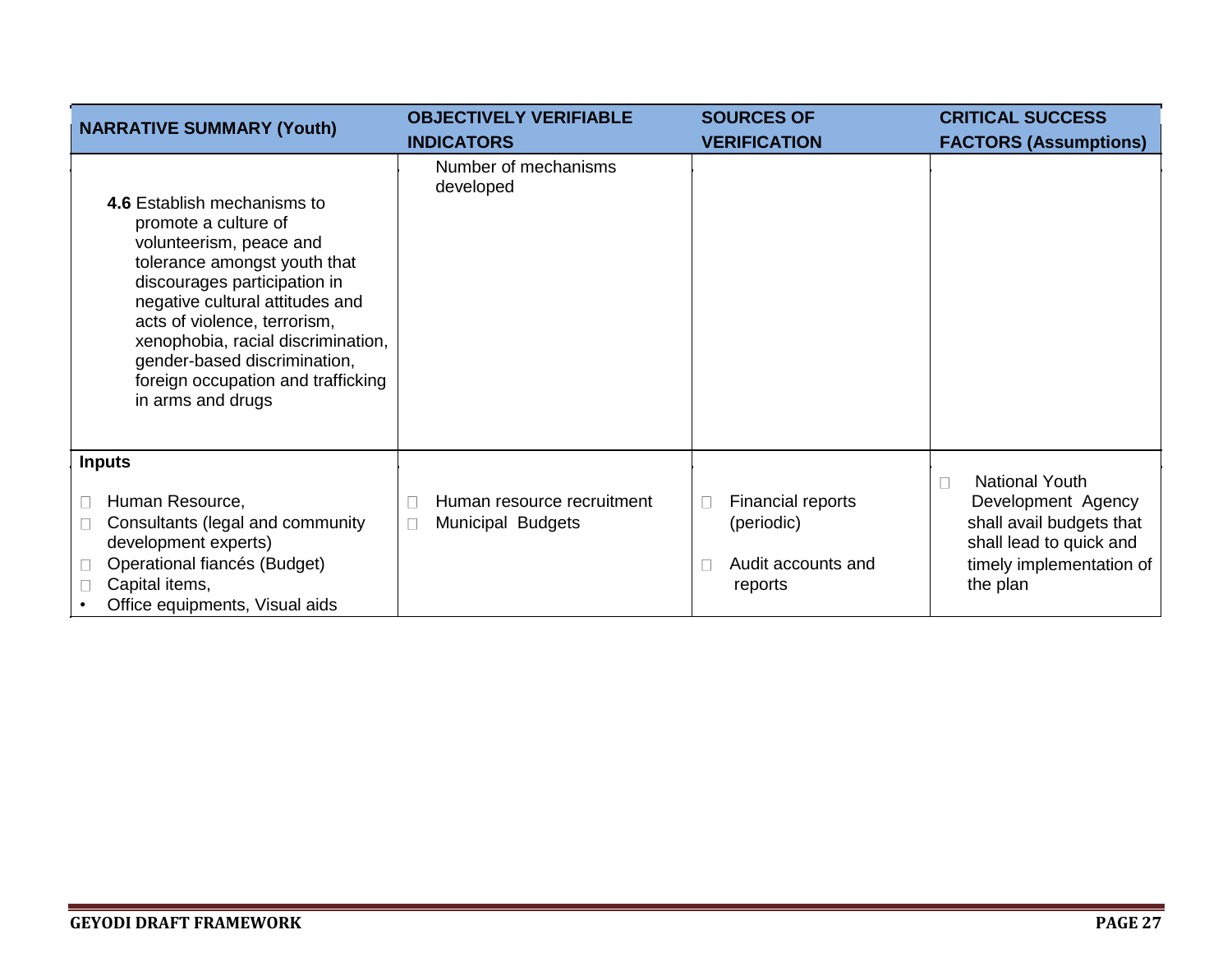### 4.3.4 Persons with Disabilities Thematic Area

| <b>NARRARIVE SUMMARY</b><br><b>(Social Protection)</b>                                                                                                                                                                                                                                                                                                                                                                                       | <b>OBJECTIVELY VERIFABLE</b><br><b>INDICATORS (OVI)</b>                                                                                                                                                                                                                                                                                                                    | <b>MEANS OF VERIFICATION</b>                                                                                                                                                                                         | <b>CRITICAL ASSUMPTIONS</b>                                                                                                           |
|----------------------------------------------------------------------------------------------------------------------------------------------------------------------------------------------------------------------------------------------------------------------------------------------------------------------------------------------------------------------------------------------------------------------------------------------|----------------------------------------------------------------------------------------------------------------------------------------------------------------------------------------------------------------------------------------------------------------------------------------------------------------------------------------------------------------------------|----------------------------------------------------------------------------------------------------------------------------------------------------------------------------------------------------------------------|---------------------------------------------------------------------------------------------------------------------------------------|
| <b>GOAL</b><br>To promote, protect, and ensure the<br>full and equal enjoyment of all<br>human rights and fundamental<br>freedoms by all persons with<br>disabilities for improved livelihoods.<br><b>Purpose (Immediate Objectives)</b>                                                                                                                                                                                                     | <b>Conditions that show Goal</b><br>attainment:<br>All PWDs enjoy their human and<br>right<br>and their<br>fundamental<br>S.<br>livelihoods<br>improved,<br>П                                                                                                                                                                                                              | Merafong and Partner<br>П<br>Reports<br><b>Provincial and Regional</b><br>$\Box$<br>reports.                                                                                                                         | Merafong<br>integration<br>$\Box$ process<br>sustained<br>$\Box$ Political will and<br>commitment                                     |
| Develop a harmonised regional  •<br>i.<br>Policy and Legal framework on<br>PWDs by December 2020<br>Improve persons with disabilities<br>ii.<br>access to basic rights and social<br>services especially in shelter,<br>health, education, employment,<br>Microfinance<br>public<br>and<br>information by 2021<br>iii.<br>To mainstream issues of PWDs in  •<br>Merafong<br>policies,<br>programs,<br>plans and budgets and M & E<br>systems | Policy<br>legal<br>framework<br>and<br>approved and implemented by<br>2020<br>Access to basic rights and social<br>services<br>especially in<br>education,<br>shelter, health,<br>employment, microfinance<br>and<br>public information improved by<br>2021<br>Issues of PWDs integrated in<br>sectoral plan, programmes,<br>budgets and M&E system by<br><b>June 2021</b> | Merafong<br>and Partner<br>States reports<br>Sector reports<br><b>Financial reports</b><br>$\bullet$<br>$\bullet$<br>Polices and legal<br>instruments<br>Adopted policies and<br>plans which have<br>integrated PWDs | Merafong ownership and<br>leadership<br>Availability of funds and<br>expertise<br>Availability of funds and<br>$\bullet$<br>expertise |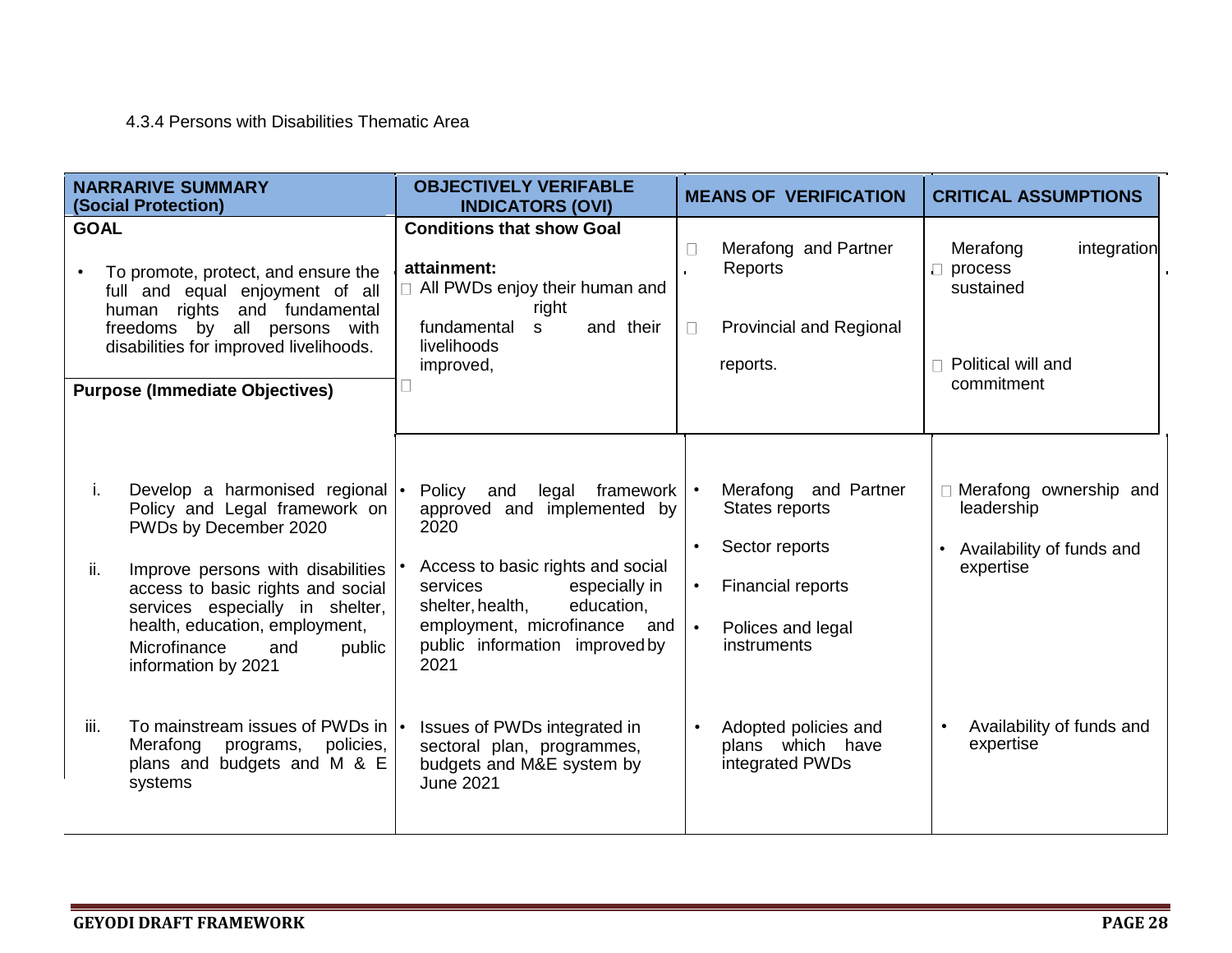| <b>NARRARIVE SUMMARY</b><br><b>(Social Protection)</b>                                                                                                                                                                                                                                                                                                                                                  | <b>OBJECTIVELY VERIFABLE</b><br><b>INDICATORS (OVI)</b>                                                                                                                                                                                                                                                                                                   | <b>MEANS OF VERIFICATION</b>                                                                                      | <b>CRITICAL ASSUMPTIONS</b>                                                                |  |  |  |  |
|---------------------------------------------------------------------------------------------------------------------------------------------------------------------------------------------------------------------------------------------------------------------------------------------------------------------------------------------------------------------------------------------------------|-----------------------------------------------------------------------------------------------------------------------------------------------------------------------------------------------------------------------------------------------------------------------------------------------------------------------------------------------------------|-------------------------------------------------------------------------------------------------------------------|--------------------------------------------------------------------------------------------|--|--|--|--|
| <b>Results</b><br>1. Harmonised regional Legal and<br>Policy framework developed and<br>Operationalised.<br>2. Access to basic rights and social<br>especially<br>health,<br>services<br>in<br>education, employment, microfinance<br>and public information<br>for PWDs<br>improved and easily accessed<br>3. PWDs issues mainstreamed in Merafong<br>policies, programmes, budgets and<br>M&E systems | Policy and<br>legal framework<br>approved and implemented by<br>2020<br>Access to basic rights and social<br>services<br>especially in<br>employment,<br>health, education,<br>microfinance<br>and public<br>information improved by 2020<br>$\Box$ Issues of PWDs integrated in<br>sectoral plan, programmes,<br>budgets and M&E system by<br>June 2020. | Merafong and Partner<br>State reports;<br>Financial reports<br>Polices and legal<br>instruments<br>Sector reports | Merafong ownership and<br>leadership<br>Availability of funds and<br>expertise             |  |  |  |  |
| Activities: Result Area 1: Harmonised regional Legal and Policy framework developed and operationalised                                                                                                                                                                                                                                                                                                 |                                                                                                                                                                                                                                                                                                                                                           |                                                                                                                   |                                                                                            |  |  |  |  |
| 1.1<br>Develop a regional policy and legal<br>framework on PWDs                                                                                                                                                                                                                                                                                                                                         | <b>PWD Desk established</b><br>PWD development fund                                                                                                                                                                                                                                                                                                       | <b>Merafong and Partners</b><br>reports,                                                                          | Availability of skills,<br>expertise and funds                                             |  |  |  |  |
| Establishing a Regional Disability<br>1.2<br>Development Fund to cater for                                                                                                                                                                                                                                                                                                                              | established<br>□ Number of polices and legal                                                                                                                                                                                                                                                                                                              | <b>Policies</b><br>Legal instruments                                                                              | <b>Partner states</b><br>commitment                                                        |  |  |  |  |
| frameworks approved and<br>special needs of the PWDs<br>1.3<br>Activities: Result Area 2: Access to basic rights and social services especially in shelter, health, education, employment,<br>microfinance and public information for PWDs improved and easily accessed                                                                                                                                 |                                                                                                                                                                                                                                                                                                                                                           |                                                                                                                   |                                                                                            |  |  |  |  |
| Conduct<br>2.1<br>survey and research<br>Including<br>collection<br>of<br>disaggregated data on issues of<br><b>PWDs</b>                                                                                                                                                                                                                                                                                | Number of research<br>П<br>reports/publications                                                                                                                                                                                                                                                                                                           | <b>Merafong and Partners</b><br>reports<br>Merafong<br>Partner<br>and                                             | Availability of skills,<br>П<br>expertise and funds<br><b>Partner States</b><br>Commitment |  |  |  |  |
| Develop a guideline for equipping<br>2.2<br>service providers with disability-                                                                                                                                                                                                                                                                                                                          | Guideline developed                                                                                                                                                                                                                                                                                                                                       | <b>State</b><br>reports                                                                                           |                                                                                            |  |  |  |  |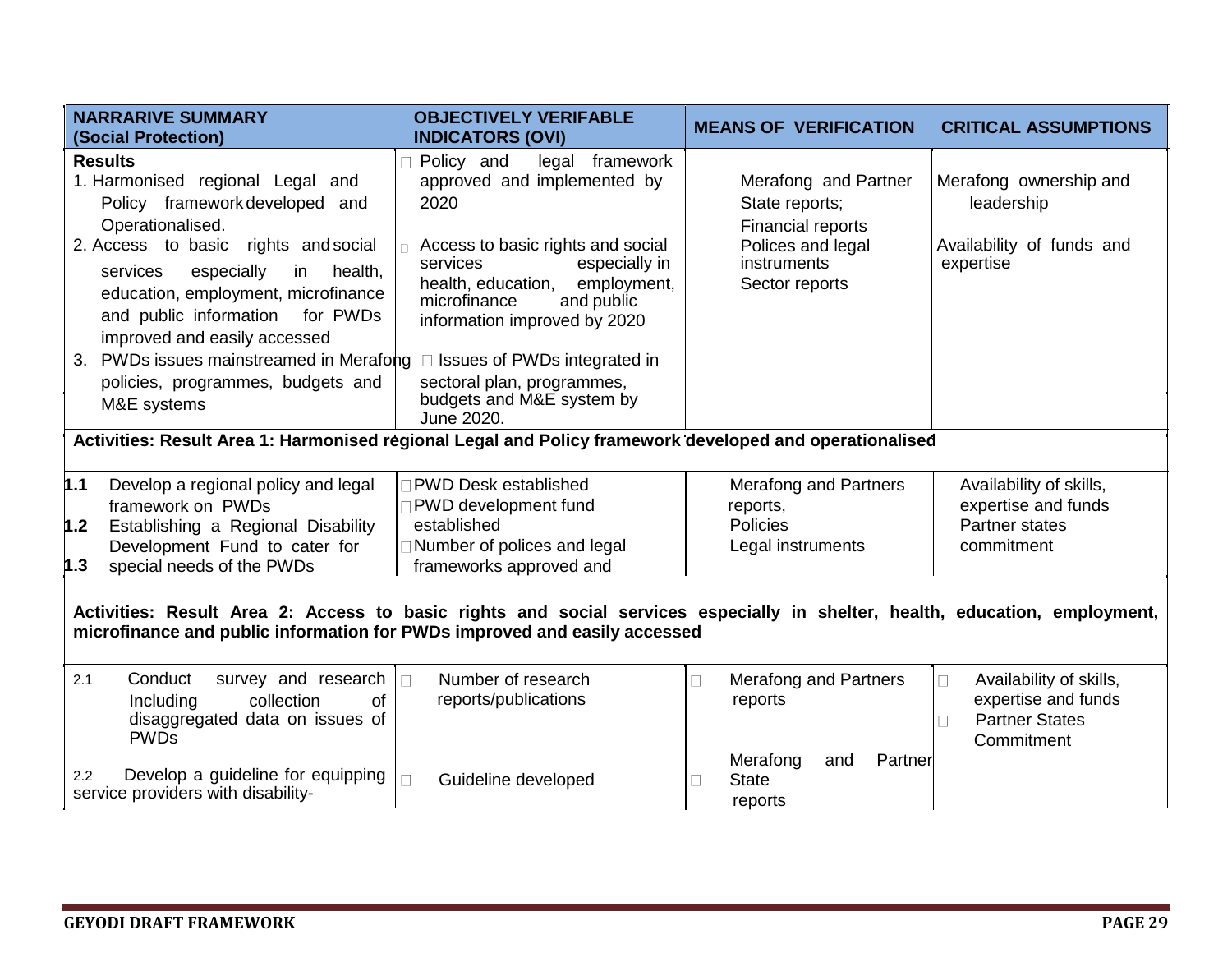|     | <b>NARRARIVE SUMMARY</b><br>(Social Protection)                                                      |                   | <b>OBJECTIVELY VERIFABLE</b><br><b>INDICATORS (OVI)</b>                                                     |             | <b>MEANS OF VERIFICATION</b>                                      |        | <b>CRITICAL ASSUMPTIONS</b>                                             |
|-----|------------------------------------------------------------------------------------------------------|-------------------|-------------------------------------------------------------------------------------------------------------|-------------|-------------------------------------------------------------------|--------|-------------------------------------------------------------------------|
|     | friendly skills and knowledge for<br>effective service delivery and<br>Management.                   |                   |                                                                                                             | П<br>$\Box$ | Study and meeting<br>reports<br>Guidelines<br>Research, reports & | $\Box$ | Availability of funds                                                   |
| 2.3 | Establishing a regional centre for<br>special programmes designed for<br>PWDs empowerment            |                   | Regional centre established<br>and equipped                                                                 |             | publications                                                      |        |                                                                         |
| 2.4 | Develop mechanisms to promote                                                                        | $\Box$            | Number of mechanisms                                                                                        |             |                                                                   |        |                                                                         |
|     | the use of sign language, Braille,<br>tactile at Merafong level                                      |                   | developed and operationalized                                                                               |             |                                                                   |        | Availability of skills,<br>expertise and funds<br><b>Partner States</b> |
| 2.5 | Facilitate regional and, South-<br>South cooperation and learning<br>visits and studies;             |                   | Number of learning visits and<br>studies conducted                                                          |             |                                                                   |        | Commitment                                                              |
| 2.6 | Establish a PWDs forum for<br>learning and sharing good<br>experiences preferably every two<br>years | П<br>$\Box$       | Number of new innovations<br>implemented resulting from<br>new learning<br>Number of forum meetings<br>held |             |                                                                   |        |                                                                         |
| 2.7 | Facilitate training for PWDs on<br>market oriented and competitive<br>skills                         | П                 | Number of training workshops<br>held<br>Number of PWDs trained                                              |             |                                                                   |        |                                                                         |
| 2.8 | Develop standard guidelines for<br>service delivery to PWDs in the<br>EAC                            | $\Box$            | Guidelines approved and<br>operationalized                                                                  |             |                                                                   |        |                                                                         |
| 2.9 | Develop measures and incentives<br>to support employment and self-<br>employment activities for PWDs | $\vert \ \ \vert$ | No. measures and incentives<br>developed                                                                    |             |                                                                   |        |                                                                         |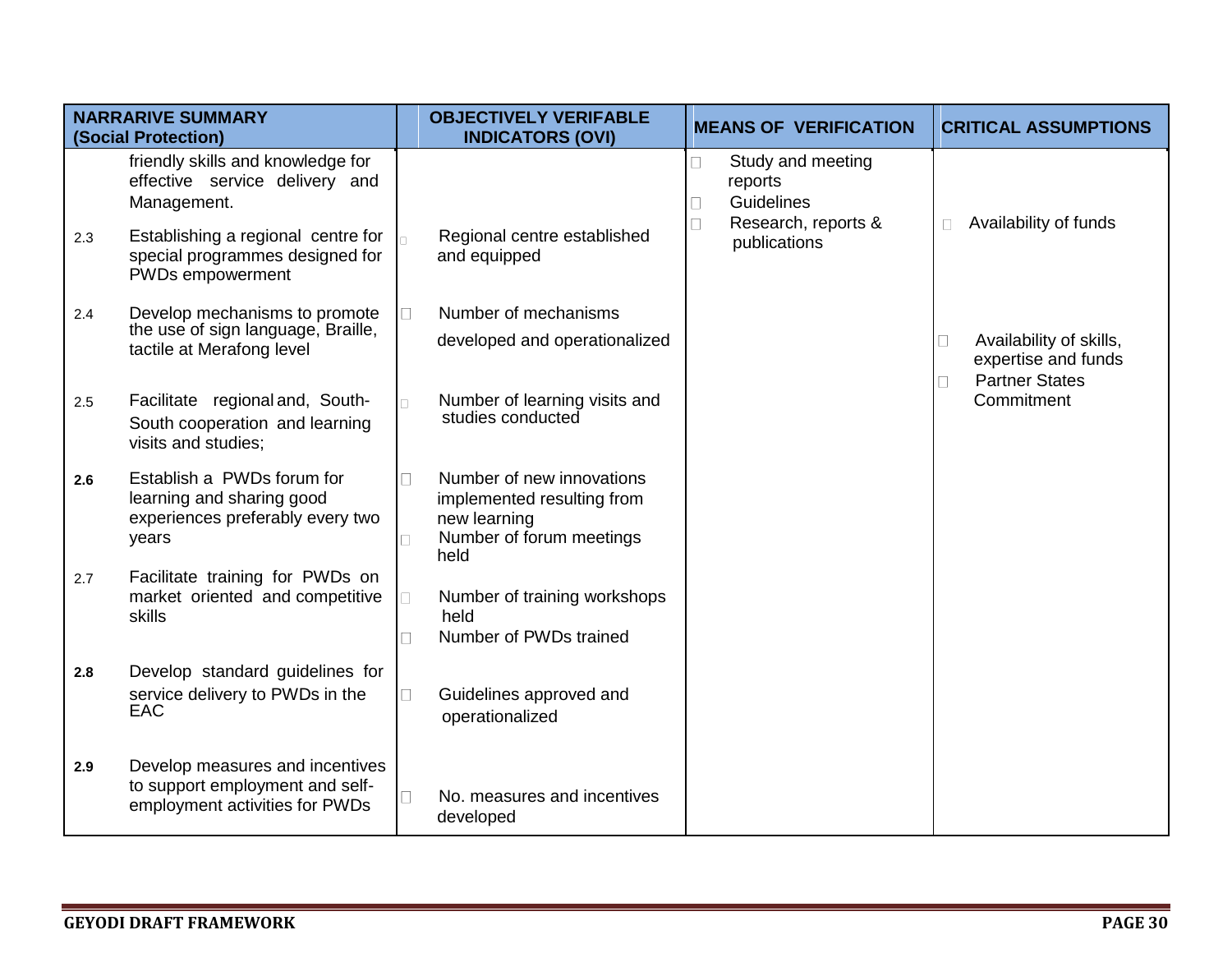| <b>NARRARIVE SUMMARY</b><br><b>(Social Protection)</b>                                                                                                                                                                                                                                                                     | <b>OBJECTIVELY VERIFABLE</b><br><b>INDICATORS (OVI)</b>                                                                                                                                                                     | <b>MEANS OF VERIFICATION</b>                                    | <b>CRITICAL ASSUMPTIONS</b>                                                    |  |  |  |
|----------------------------------------------------------------------------------------------------------------------------------------------------------------------------------------------------------------------------------------------------------------------------------------------------------------------------|-----------------------------------------------------------------------------------------------------------------------------------------------------------------------------------------------------------------------------|-----------------------------------------------------------------|--------------------------------------------------------------------------------|--|--|--|
| Activities Result Area 3: To mainstream issues of PWDs in EAC programs, policies, plans and budgets and M & E systems                                                                                                                                                                                                      |                                                                                                                                                                                                                             |                                                                 |                                                                                |  |  |  |
| 1.1 Establish an Merafong Council for<br><b>PWD</b><br>1.2 Establish a PWDs desk at<br>Merafong<br>1.3 Integrate PWDs issues in the<br>Merafong planning, programme,<br>budgeting and M&E systems<br>1.4 Ensure PWDs participate in<br>designing, implementing<br>/managing and monitoring and<br>evaluation of programmes | Merafong Council for PWDs<br>established<br>Merafong PWDs desk established<br>Number of Merafong sectoral plans,<br>programme and budgets<br>reflecting PWD issues<br>Number of PWDs participating<br>in planning processes | Merafong and Partner<br>reports;<br>PWDs association<br>reports | Availability of skills,<br>expertise and funds<br>Partner states<br>commitment |  |  |  |
| 1.5 Facilitate strengthening of<br>regional and national<br>associations of PWDs<br><b>Inputs</b><br>Human Resource,<br>Capital items, Office equipment0000,<br>Visual aids                                                                                                                                                | Number of associations<br>strengthened<br>Human resource recruitment                                                                                                                                                        | Meeting reports                                                 | Implementation in place                                                        |  |  |  |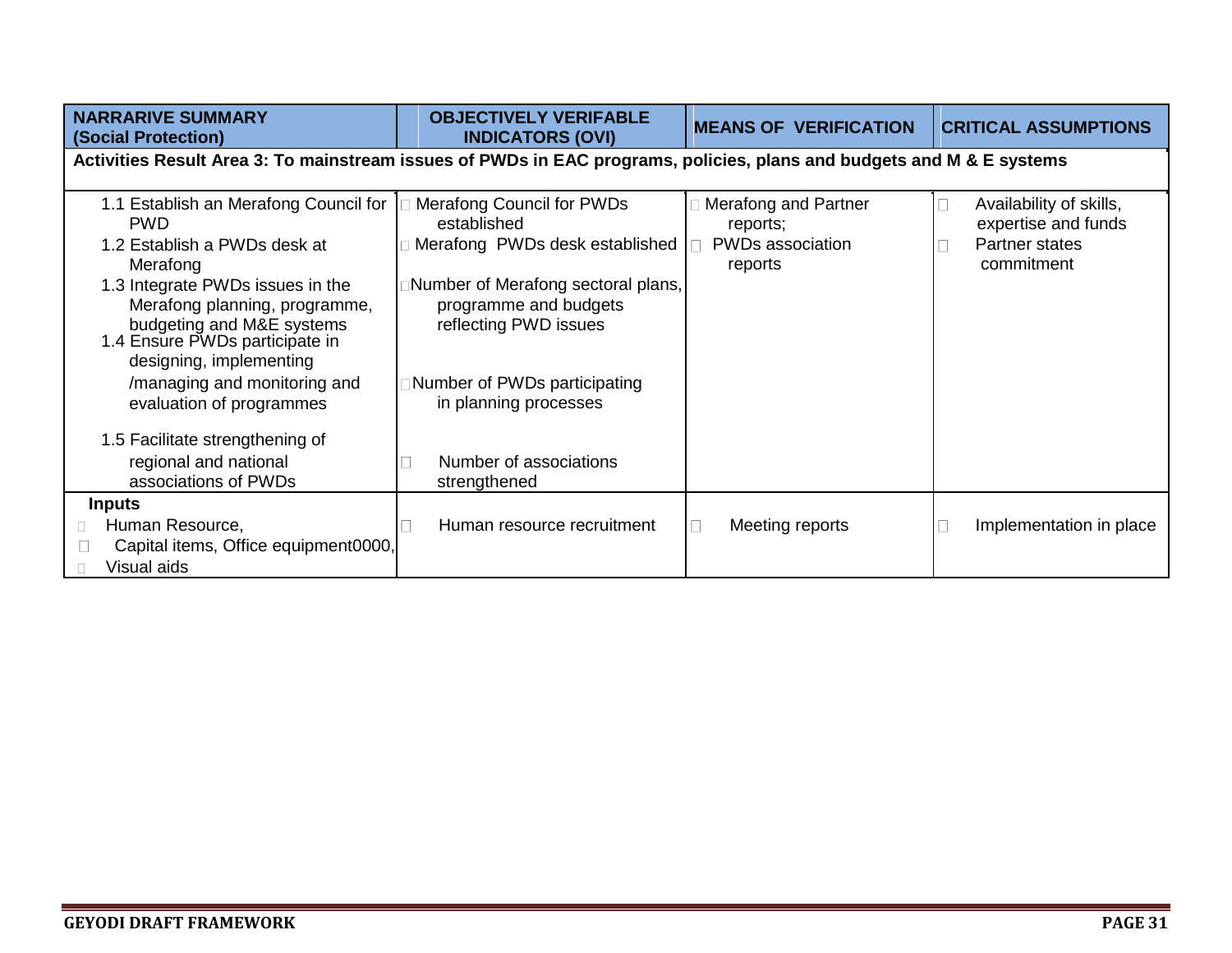| <b>NARRARIVE SUMMARY</b><br>(Social Protection)                                                                                                               | <b>OBJECTIVELY VERIFABLE</b><br><b>INDICATORS (OVI)</b>                                                                                                                                                                                                                                                                                                                                                                                    | <b>MEANS OF VERIFICATION</b>                                                                                                                                                                                                                                | <b>CRITICAL ASSUMPTIONS</b>                                                                                                                                                                             |
|---------------------------------------------------------------------------------------------------------------------------------------------------------------|--------------------------------------------------------------------------------------------------------------------------------------------------------------------------------------------------------------------------------------------------------------------------------------------------------------------------------------------------------------------------------------------------------------------------------------------|-------------------------------------------------------------------------------------------------------------------------------------------------------------------------------------------------------------------------------------------------------------|---------------------------------------------------------------------------------------------------------------------------------------------------------------------------------------------------------|
|                                                                                                                                                               | <b>Operational Cash transfer</b><br>systems;                                                                                                                                                                                                                                                                                                                                                                                               | □ Financial reports                                                                                                                                                                                                                                         | Governments<br>and/or<br>development partners                                                                                                                                                           |
| <b>Activities</b>                                                                                                                                             | <b>Magnitude and Quality of</b><br><b>Outputs:</b>                                                                                                                                                                                                                                                                                                                                                                                         |                                                                                                                                                                                                                                                             |                                                                                                                                                                                                         |
| 1.1 Establish a social protection forum<br>at Merafong<br>1.2 Facilitate regional and, South-South<br>cooperation<br>international<br>and<br>exchange visits; | Social protection unit<br>$\mathbf{L}$<br>established:<br>Number of policies and plans<br>П<br>reviewed and harmonized;<br>Number of legal frameworks<br>$\mathbf{L}$<br>developed and enforced<br>Number of best practice studies<br>$\Box$<br>commissioned;<br>Number of sensitization<br>П<br>seminars:<br>Percentage of civil society<br>members involved in<br>programming and actual<br>implementation at government<br>Facilitation | Merafong<br>Secretariat<br>reports,<br>$\sqcup$<br>Best practice<br>$\Box$<br>Publications,<br>Partner State reports,<br>$\Box$<br>M & E reports<br>$\Box$<br>$\Box$<br>Budgets, financial<br>reports<br>Finance and partnership<br>П<br>agreements signed; | Timely establishment of<br>П<br>the unit hence creating<br>availability of needed<br>human resource<br>Sufficient budget<br>$\Box$<br>allocation of resources<br>to ensure availability of<br>logistics |
| 1.3. Develop special vocational<br>training programmes for Persons<br>living with Disabilities                                                                | Poverty alleviation/ Employment<br>П<br>promotion guidelines developed;<br>Number of learning visits to<br>$\mathbf{L}$<br>Kenya organized Regional<br>Literacy programmes in place;<br>Percentage of Partner States<br>that have established vocational<br>programmes for PWDs that are<br>active;                                                                                                                                        | Social protection<br>Guidelines<br><b>Partner State Narrative</b><br>$\Box$<br>reports on progress;<br>Reports from<br>П<br>Institutions                                                                                                                    | Poverty alleviation<br>П<br>guidelines and<br>Employment<br>acceleration guidelines<br>shall be taken up<br>quickly by the Private<br>sector and the CSO;                                               |
| <b>Inputs</b><br>Human Resource,<br>Capital items, Office equipments,<br>Visual aids                                                                          | Human resource recruitment<br>$\vert \ \ \vert$                                                                                                                                                                                                                                                                                                                                                                                            | Meeting reports<br>П                                                                                                                                                                                                                                        | Implementation in place<br>П                                                                                                                                                                            |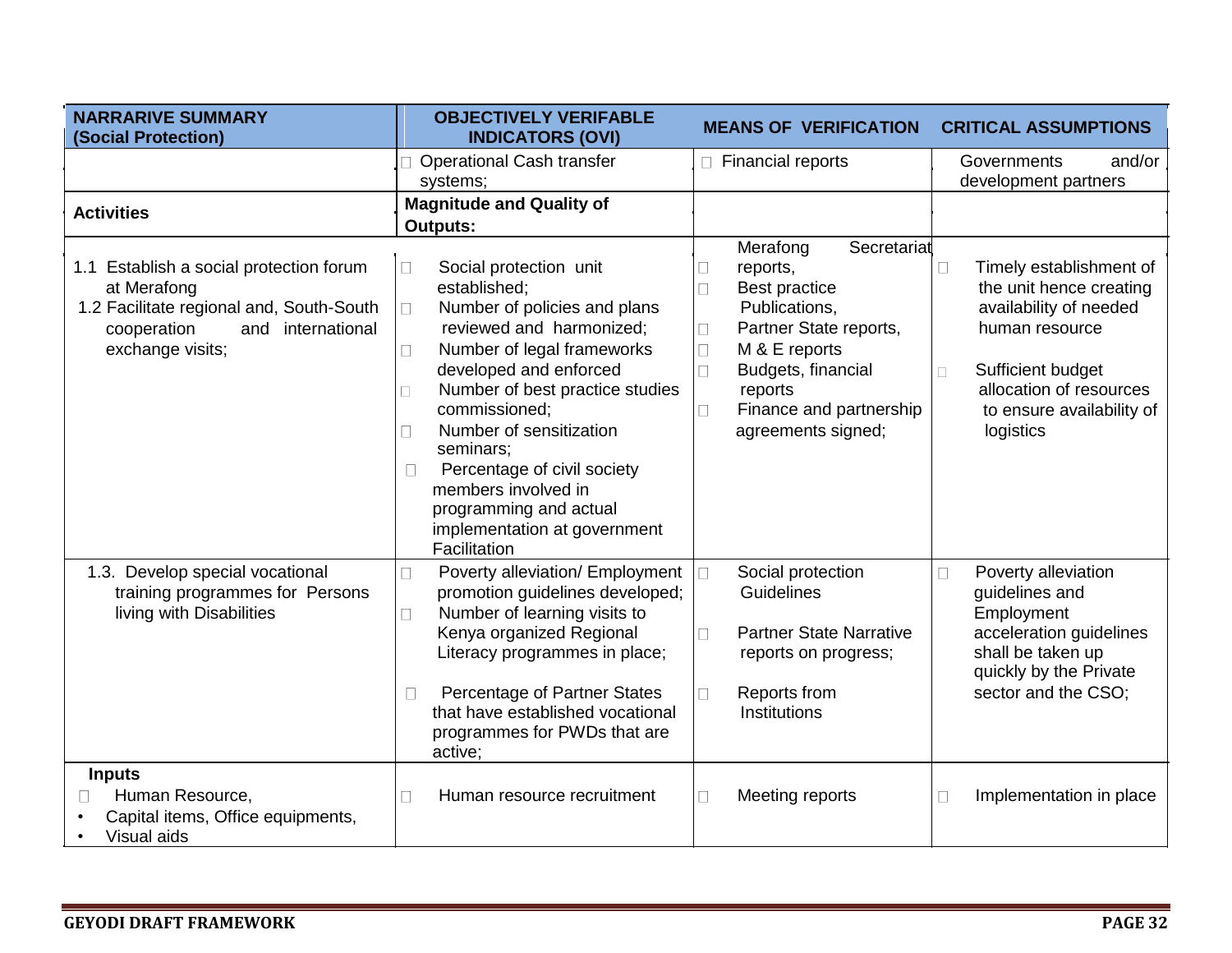## **5.0 FINANCING**

The Municipality and other stakeholders need to develop strategies for mobilizing resources for implementing the framework. One of the initiatives should be a donor round table dialogue organized by the Municipality secretariat to discuss areas of possible collaboration. Some of the groups that should be invited include: Development Partners, Private Sector, Civil Society and Community Organs and Institutions.

## **5.1 FINANCING PROCEDURES AND COMMITMENTS**

The budget of the Community shall be funded by equal contributions by the CoGTA and receipts from Private Sector donations and any other sources as may be determined by the Council.

Accordingly, the budget of the Community (excluding financial resources from development partners) is shared equally west Rand Region

Contributions by the other Municipalities have been supplemented by the goodwill of development partners through the Merafong Partnership Fund. This fund is in form of basket funding with no conditional ties attached by the donors or earmarking for specific projects and programmes.

Other possible source of funding is through the private sector by way of formalizing public private partnerships.

## **5.2 INDICATIVE BUDGETS AND TARGETS**

In order to implement the framework, there are those critical activities that must be accomplished in the 1<sup>st</sup> year without which the plan will not be achieved in the intended 5 years.

Strategic activities therefore have been selected for the initial year and the corresponding budget is proposed.

## **6.0 CONCLUSION**

The Framework has been developed to give concrete direction as to which action should be taken by the Secretariat. It takes into account that there are actions that shall be done by the Members states of which the secretariat shall act as a catalyst but not a primary enforcer. In line with the Gender and Community Development framework, Partner States need to start the necessary process to strengthen the capacity of various Ministries to implement the recommendations of the framework.

The plan calls for a lot of collaboration between the various stakeholders. A forum for collaboration - -meeting to share experiences and progress on various projects and activities; a standardised monitoring format are among some of the actions and tools proposed for the successful implementation of the plan.